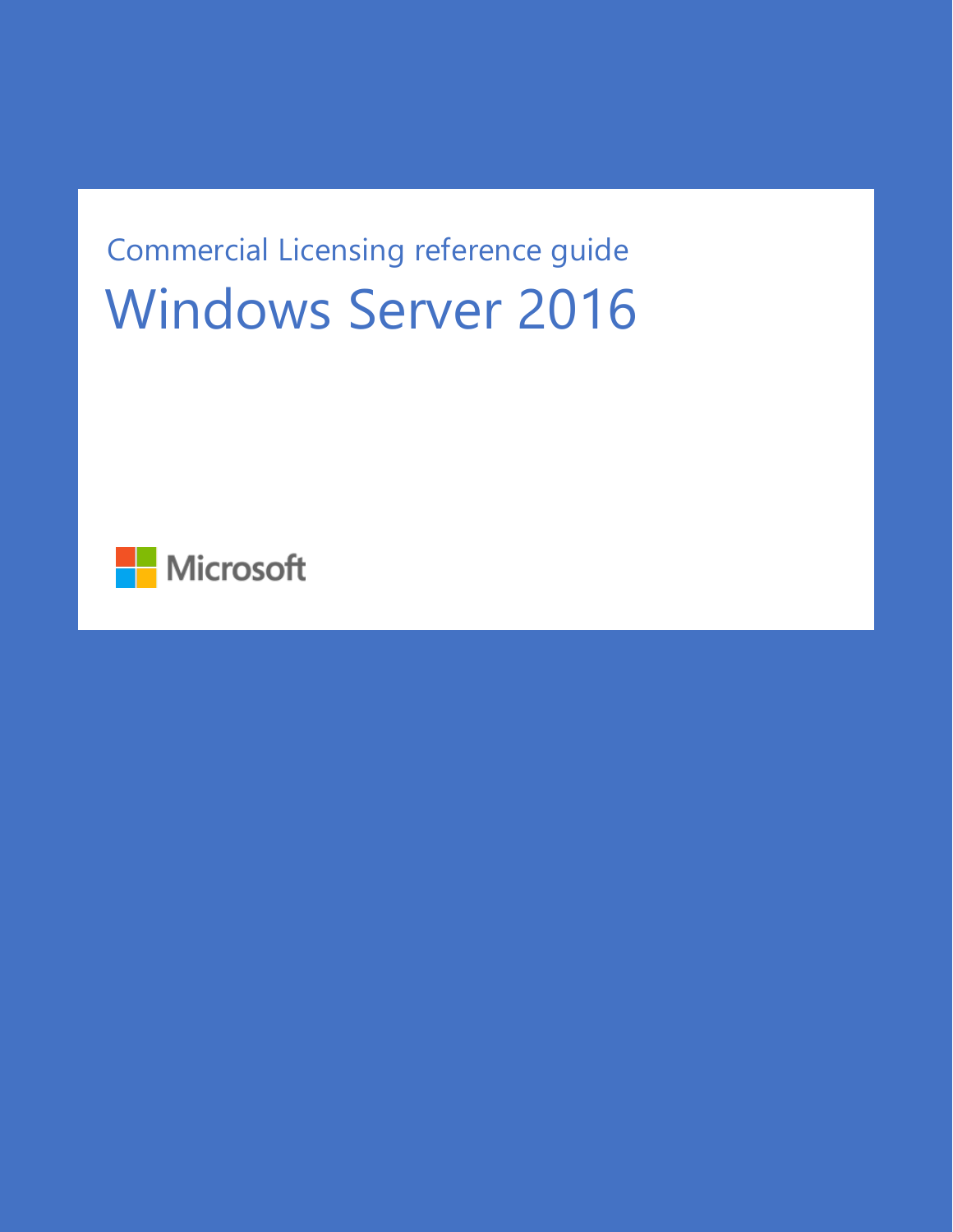# <span id="page-1-0"></span>Introduction

This guide can help Microsoft Commercial Licensing customers understand how Windows Server 2016 is licensed through Microsoft Commercial Licensing programs. This guide is for informational purposes and does not supersede or replace any documentation covering Windows Server 2016 licensing.

Specific license terms for Windows Server 2016 are defined in the Microsoft Commercial Licensing Product Terms, the Microsoft Commercial Licensing agreement under which it was acquired, and/or its original equipment manufacturer (OEM) or Retail Software License Terms. This licensing guide is not a legal use rights document. Program specifications and business rules are subject to change.

For complete details and information on licensing, refer to the [Product Terms](https://www.microsoft.com/en-us/licensing/product-licensing/products.aspx#PT) for Commercial Licensing use rights, or the End [User License Agreement](http://www.microsoft.com/en-us/legal/intellectualproperty/UseTerms/default.aspx%22﷟HYPERLINK%20%22http:/www.microsoft.com/en-us/legal/intellectualproperty/UseTerms/default.aspx%22﷟HYPERLINK%20%22http:/www.microsoft.com/en-us/legal/intellectualproperty/UseTerms/default.aspx) for OEM and retail. Additional information about Windows Server 2016, including the latest version of this quide, is available on th[e Microsoft Commercial Licensing website.](https://www.microsoft.com/en-us/Licensing/product-licensing/windows-server-2016.aspx)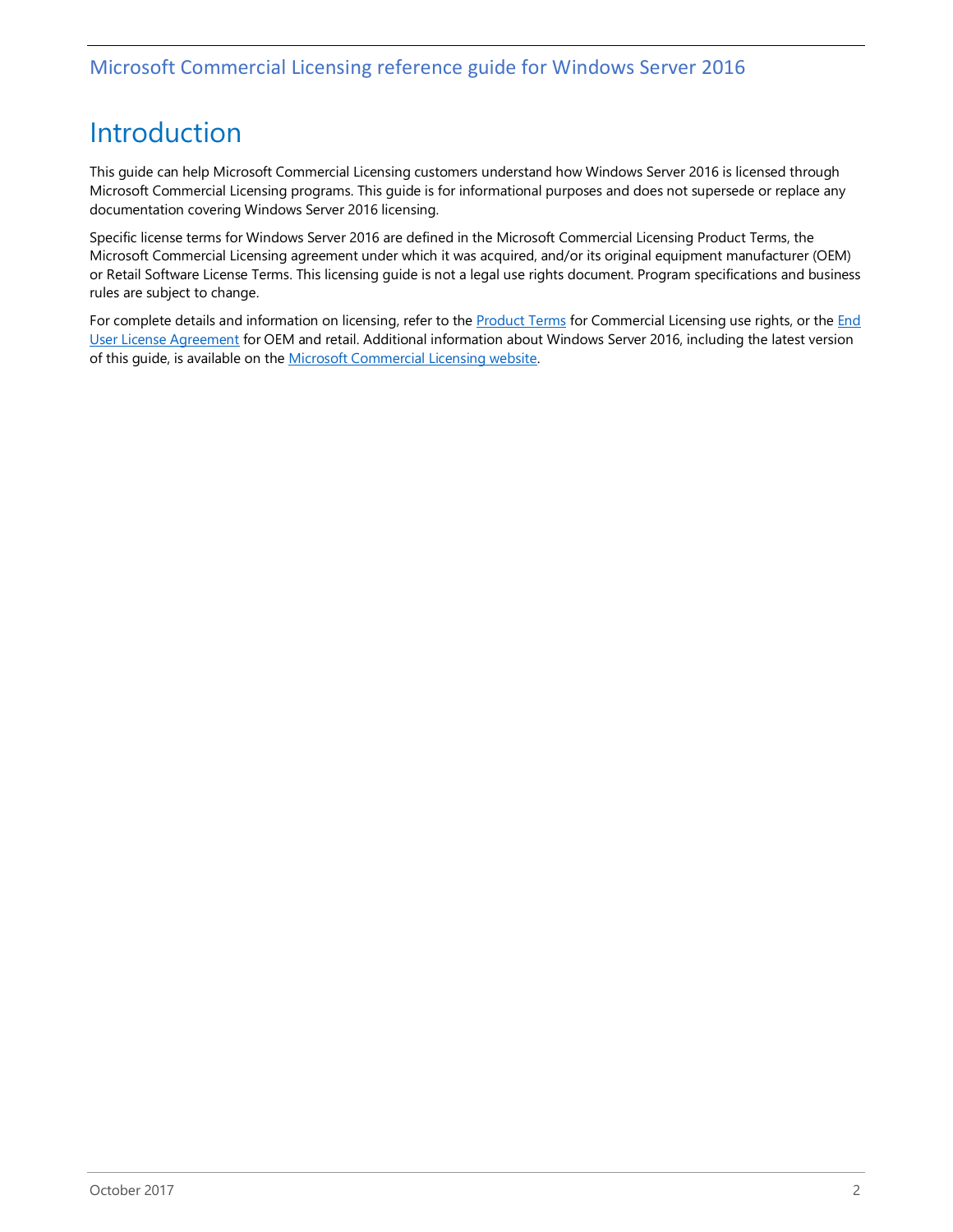# <span id="page-2-0"></span>Table of contents

| Requirements for external users - Client Access License (CAL) and/or External Connector (EC)10 |  |
|------------------------------------------------------------------------------------------------|--|
|                                                                                                |  |
|                                                                                                |  |
|                                                                                                |  |
|                                                                                                |  |
|                                                                                                |  |
|                                                                                                |  |
| Original equipment manufacturer (OEM) licenses - enrollment into Software Assurance 12         |  |
|                                                                                                |  |
|                                                                                                |  |
|                                                                                                |  |
|                                                                                                |  |
| Additional Core License grants - Microsoft Software Inventory Logging Aggregator (SILA) 16     |  |
|                                                                                                |  |
|                                                                                                |  |
|                                                                                                |  |
|                                                                                                |  |
|                                                                                                |  |
|                                                                                                |  |
|                                                                                                |  |
|                                                                                                |  |
|                                                                                                |  |
|                                                                                                |  |
|                                                                                                |  |
|                                                                                                |  |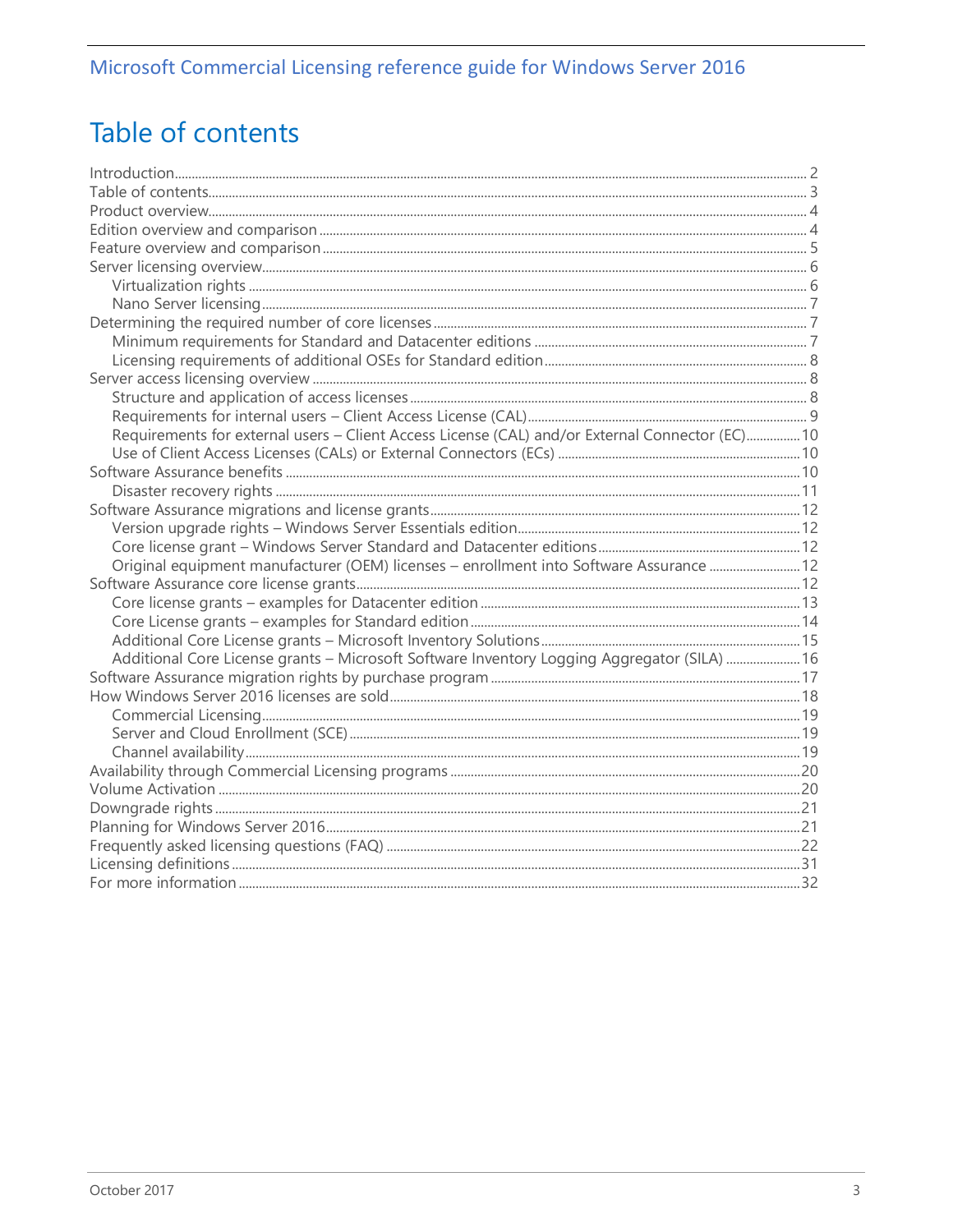# <span id="page-3-0"></span>Product overview

Windows Server 2016 is the cloud-ready operating system that supports current workloads while introducing innovative technologies that make it easy to transition to cloud computing when a customer is ready. It delivers powerful new layers of security along with Microsoft Azure-inspired innovation for the applications and infrastructure that power business.

- **Strengthen security—starting at the operating system** Customers can help prevent malicious attacks and detect suspicious activity where it matters: their operating system and workloads. Rely on security features built into Windows Server 2016 to control privileged access, protect virtual machines, and harden the platform against emerging threats. [Learn more about security features.](https://www.microsoft.com/en-us/cloud-platform/windows-server-security)
- **Be more efficient with a software-defined datacenter** Customers can bring flexibility and control to their datacenter while lowering costs with software-defined compute, storage, and networking. The datacenter can run with an automated and resilient operating system, and customers can access many of the same cloud-efficient features found in Microsoft Azure datacenters[. Learn more about software-defined datacenter features.](https://www.microsoft.com/en-us/cloud-platform/software-defined-datacenter)
- **Innovate faster with cloud-ready application workloads** Customers can securely deploy and run their existing applications on Windows Server 2016 to transform them into new cloud-native models. Help developers to innovate and create on-premises and cloud applications using the latest technology—containers, microservices, and Nano Server. Learn more about enterprise application features.

# <span id="page-3-1"></span>Edition overview and comparison

The Windows Server 2016 product is streamlined and simple, making it easy for customers to choose the edition that is right for their needs. Choose from three primary editions of Windows Server, based on organization size as well as virtualization and datacenter requirements:

- **Datacenter edition** is ideal for highly virtualized and software-defined datacenter environments.
- **Standard edition** is ideal for customers with low density or non-virtualized environments.
- **Essentials edition** is a cloud-connected first server, ideal for small businesses with up to 25 users and 50 devices. Essentials is a good option for customers currently using the Foundation edition, which is not available with Windows Server 2016.

| Service/role                                                      | <b>Datacenter</b> | <b>Standard</b> | <b>Essentials</b> |
|-------------------------------------------------------------------|-------------------|-----------------|-------------------|
| <b>Active Directory Certificate</b><br><b>Services</b>            |                   |                 | $\blacksquare$ 1  |
| Active Directory Domain<br><b>Services</b>                        |                   |                 | $\blacksquare$    |
| <b>Active Directory Federation</b><br>Services                    |                   |                 |                   |
| Active Directory Lightweight<br><b>Directory Services</b>         |                   |                 |                   |
| <b>Active Directory Rights</b><br>Management Service <sup>6</sup> |                   |                 |                   |
| Device Health Attestation                                         |                   |                 |                   |
| <b>DHCP Server</b>                                                |                   |                 |                   |
| Domain Name System<br>(DNS) Server                                |                   |                 |                   |
| <b>Fax Server</b>                                                 |                   |                 |                   |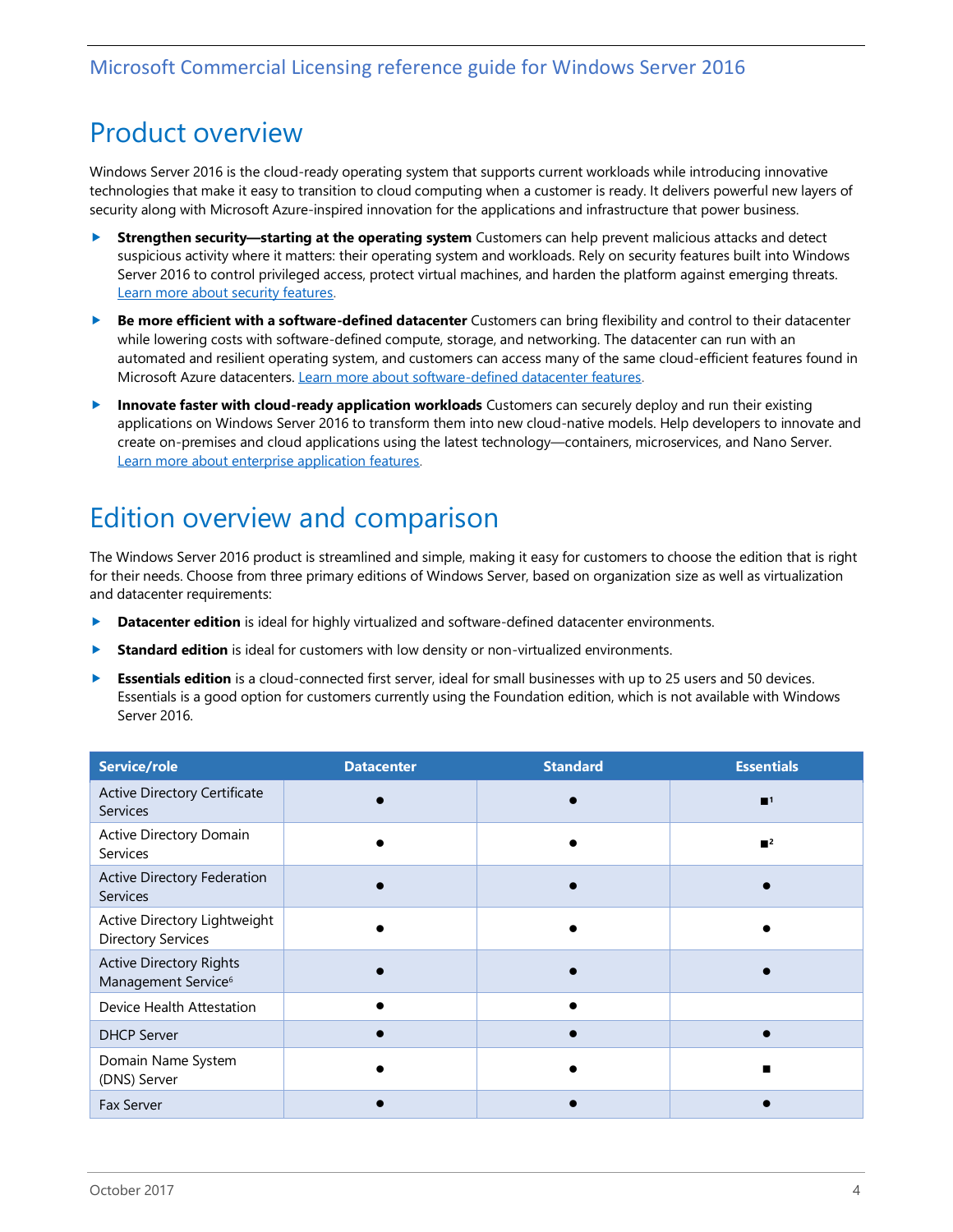| File Services                                  |  | $\blacksquare$ <sup>3</sup> |
|------------------------------------------------|--|-----------------------------|
| Host Guardian Service                          |  |                             |
| Hyper-V                                        |  |                             |
| Network Controller                             |  |                             |
| Network Policy and Access<br>Services          |  |                             |
| Print & Doc Services                           |  |                             |
| Remote Access                                  |  | $\blacksquare$ <sup>4</sup> |
| Remote Desktop Services7                       |  | $\blacksquare$ <sup>5</sup> |
| <b>UDDI Services</b>                           |  |                             |
| <b>Volume Activation Services</b>              |  |                             |
| Web Server (IIS)                               |  |                             |
| Windows Deployment<br>Services                 |  |                             |
| <b>Windows Server Essentials</b><br>Experience |  |                             |
| Windows Server Update<br>Services (WSUS)       |  |                             |

⚫ Full

- Automatically Installed/Configured
- 1 Limited to creating Certificate Authorities―there are no other Active Directory Certificate Services features (Network Device Enrollment Services, Online Responder Service). See Active Directory Certificate Services role documentation on TechNet for more information.
- <sup>2</sup> If Active Directory DS role is installed, must be root of forest and domain and have all FSMO roles.
- $3$  The data de-duplication feature is not available.
- 4 Limited to 50 RRAS connections, 10 IAS connections; Direct Access and VPN are supported.
- <sup>5</sup> Only the RD Gateway role service is installed and configured, other RDS role services including RD Session Host are not supported.
- $6$  Requires additive access license for Windows Server Active Directory Rights Management Services.
- <sup>7</sup> Requires additive access license for Windows Server Remote Desktop Services, with the exception of using the Remote Web Access feature of the Essentials edition.

## <span id="page-4-0"></span>Feature overview and comparison

As with prior versions, Windows Server 2016 Standard and Datacenter editions include the core functionality of Windows Server and offer different virtualization rights. New features were added to both editions of Windows Server 2016, including Host Guardian Service and Nano Server. Windows Server 2016 Datacenter edition includes additional features such as Shielded Virtual Machines, software-defined networking, Storage Spaces Direct, and Storage Replica. For more information on features, visit the Windows Server [2016 product page.](https://www.microsoft.com/en-us/cloud-platform/windows-server-2016)

| <b>Feature</b>                                               | <b>Datacenter</b> | <b>Standard</b>  | <b>Essentials</b> |
|--------------------------------------------------------------|-------------------|------------------|-------------------|
| Core functionality of<br><b>Windows Server</b>               |                   | ⌒                | $\Lambda$         |
| Operating system<br>environment (OSEs/Hyper-V<br>containers) | Unlimited         | Two <sup>1</sup> | One <sup>2</sup>  |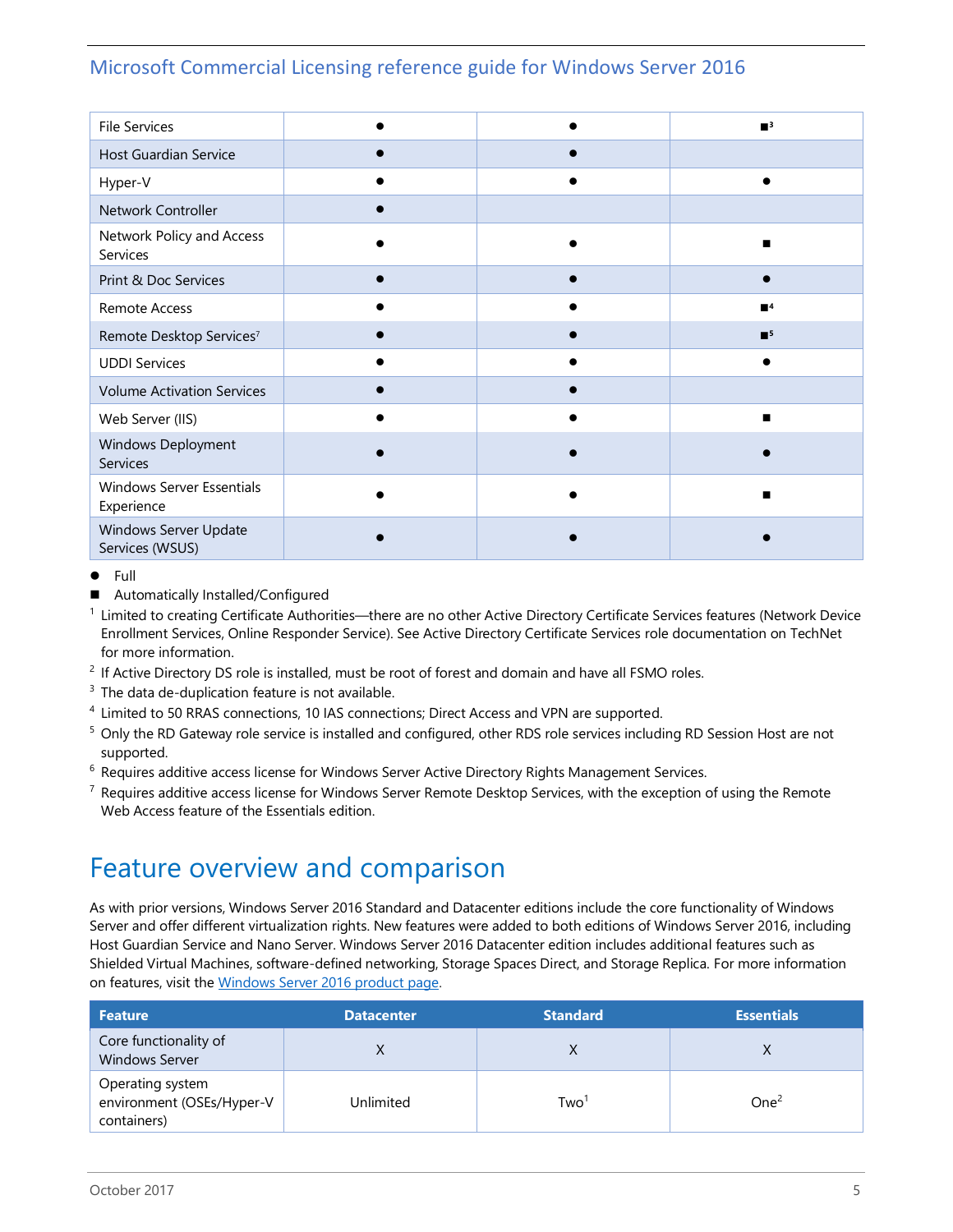| <b>Windows Server containers</b>                                           | Unlimited | Unlimited |
|----------------------------------------------------------------------------|-----------|-----------|
| <b>Host Guardian Service</b>                                               | X         | Х         |
| Nano Server <sup>3</sup>                                                   | X         | X         |
| <b>Shielded Virtual Machines</b>                                           | Χ         |           |
| Networking stack                                                           | Χ         |           |
| Storage features including<br>Storage Spaces Direct and<br>Storage Replica |           |           |

 $1$  Windows Server Standard edition permits use of one running instance of the server software in the physical OSE on the licensed server (in addition to two virtual OSEs), if the physical OSE is used solely to host and manage the virtual OSEs.

 $2$  Windows Server Essentials edition allows one OSE to run the Windows Server Essentials software only.

<span id="page-5-0"></span><sup>3</sup> Software Assurance is required to deploy and operate Nano Server*.*

# Server licensing overview

With the launch of Windows Server 2016 Datacenter edition and Windows Server 2016 Standard edition, Windows Server licensing transitioned from being processor-based to being core-based. For both Standard and Datacenter editions, the number of core licenses required equals the number of physical cores on the licensed server, subject to a minimum of 8 core licenses per physical processor and a minimum of 16 core licenses per server. Core licenses are sold in 2-packs and 16-packs. For complete details and information on licensing, refer to the **Product Terms**.

| <b>Attribute</b>          | <b>Datacenter</b>         | <b>Standard</b>           | <b>Essentials</b>              |
|---------------------------|---------------------------|---------------------------|--------------------------------|
| Licensing model           | Per Core/CAL <sup>1</sup> | Per Core/CAL <sup>1</sup> | Specialty servers <sup>2</sup> |
| License type              | Core license              | Core license              | Server license                 |
| OSEs/Hyper-V containers   | Unlimited                 | Two <sup>3</sup>          | One <sup>4</sup>               |
| Windows Server containers | Unlimited                 | Unlimited                 |                                |

 $1$  All physical cores on the server must be licensed, subject to a minimum of 8 core licenses per physical processor and a minimum of 16 core licenses per server.

<sup>2</sup> Windows Server Essentials edition server is for either one or two processor servers.

<sup>3</sup> Windows Server Standard edition permits use of one running instance of the server software in the physical OSE on the licensed server (in addition to two virtual OSEs), if the physical OSE is used solely to host and manage the virtual OSEs.

<sup>4</sup> Windows Server Essentials edition permits use of one running instance of the server software in the physical OSE on the licensed server (in addition to one virtual OSE), if the physical OSE is used solely to host and manage the virtual OSE.

### <span id="page-5-1"></span>**Virtualization rights**

- ▶ **Datacenter edition** When all physical cores on the server are licensed, Windows Server Datacenter edition provides rights to use unlimited operating system environments (OSEs) or Hyper-V containers and unlimited Windows Server containers on the licensed server.
- **► Standard edition** When all physical cores on the server are licensed, Windows Server Standard edition provides rights to use two Operating System Environments (OSEs) or Hyper-V containers and unlimited Windows Server containers on the licensed server.
	- For example, a 2-processor server with 8 cores per processor requires 16 core licenses (in other words, one 16-pack of core licenses or eight 2-packs of core licenses) and gives rights to two OSEs or two Hyper-V containers. In the case of this example, for each additional two OSEs or two Hyper-V containers the customer wishes to use, an additional 16 core licenses must be assigned to the server.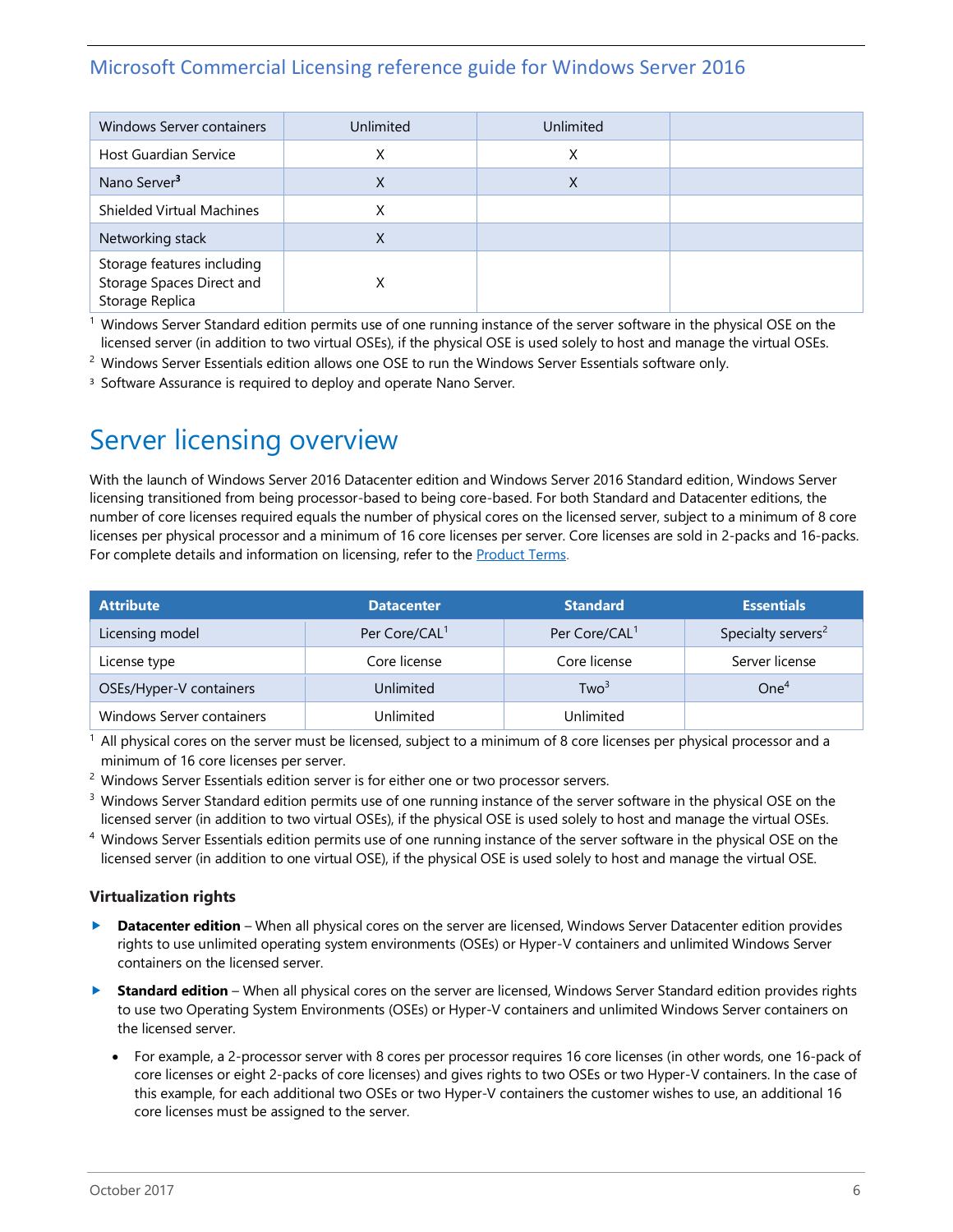- Standard edition permits use of one running instance of the server software in the physical OSE on the licensed server (in addition to two virtual OSEs), if the physical OSE is used solely to host and manage the virtual OSEs
- ► **Essentials edition** Each server license provides rights to use one running instance of the server software in either a physical OSE or virtual OSE on the licensed server.

#### <span id="page-6-0"></span>**Nano Server licensing**

Nano Server is an elective deployment option that provides a more active servicing model, which is similar to the experience with Windows 10. These periodic releases are known as Current Branch for Business (CBB). This approach supports customers who are moving at a "cloud cadence" of rapid development lifecycles and wish to innovate more quickly. With the Current Branch for Business (CBB) servicing model, Nano Server continues to receive new features and functionality.

For this reason, Software Assurance is required to deploy and operate Nano Server. Customers with active Software Assurance on Windows Server Standard or Datacenter licenses may install and use the Nano Server deployment option. Active Software Assurance is also required on Windows Server Base CALs. If the customer is licensed to access to advanced server functionality, such as Remote Desktop Services, active Software Assurance is also required on those applicable Windows Server Additive CALs.

Learn more about [Nano Server.](https://technet.microsoft.com/en-us/windows-server-docs/get-started/getting-started-with-nano-server)

## <span id="page-6-1"></span>Determining the required number of core licenses

Server software licensing for Windows Server 2016 Standard and Datacenter editions requires core licenses. For each server, the number of core licenses required equals the number of physical cores on the licensed server, subject to a minimum of 8 core licenses per physical processor and a minimum of 16 core licenses per server. Core licenses are sold in 2-packs and 16 packs. For complete details on server licensing, refer to the **Product Terms**.

#### <span id="page-6-2"></span>**Minimum requirements for Standard and Datacenter editions**

The table below provides examples for various server configurations, and the minimum number of core licenses required.

- **Standard:** When all cores on the server are licensed (subject to a minimum of 8 core licenses per physical processor and a minimum of 16 core licenses per server), Standard has rights to use two OSEs or two Hyper-V containers and unlimited Windows Server containers.
- **Datacenter:** When all cores on the server are licensed (subject to a minimum of 8 core licenses per physical processor and a minimum of 16 core licenses per server), Datacenter edition has rights to use unlimited OSEs, Hyper-V containers, and Windows Server containers.

| <b>Server licensing</b>                                   | 1-processor server                        |                                        | 2-processor server                        |                                        | 4-processor server                        |                                        |
|-----------------------------------------------------------|-------------------------------------------|----------------------------------------|-------------------------------------------|----------------------------------------|-------------------------------------------|----------------------------------------|
| <b>Windows Server</b><br><b>Standard &amp; Datacenter</b> | Required #<br>cores licenses <sup>1</sup> | Required #<br>2-pack SKUs <sup>2</sup> | Required #<br>cores licenses <sup>1</sup> | Required #<br>2-pack SKUs <sup>2</sup> | Required #<br>cores licenses <sup>1</sup> | Required #<br>2-pack SKUs <sup>2</sup> |
| 2 cores per processor                                     | 16                                        |                                        | 16                                        |                                        | 32                                        | 16                                     |
| 4 cores per processor                                     | 16                                        |                                        | 16                                        |                                        | 32                                        | 16                                     |
| 6 cores per processor                                     | 16                                        |                                        | 16                                        |                                        | 32                                        | 16                                     |
| 8 cores per processor                                     | 16                                        |                                        | 16                                        |                                        | 32                                        | 16                                     |
| 10 cores per processor                                    | 16                                        |                                        | 20                                        | 10                                     | 40                                        | 20                                     |

 $1$  Core licenses are sold in 2-packs as well as optional 16-packs (for convenience).

 $2$  Eight 2-packs and one 16-pack are priced the same and provide equivalent use rights. However, point counts may vary, so MPSA and Open Volume customers should assess which pack sizes work best for them.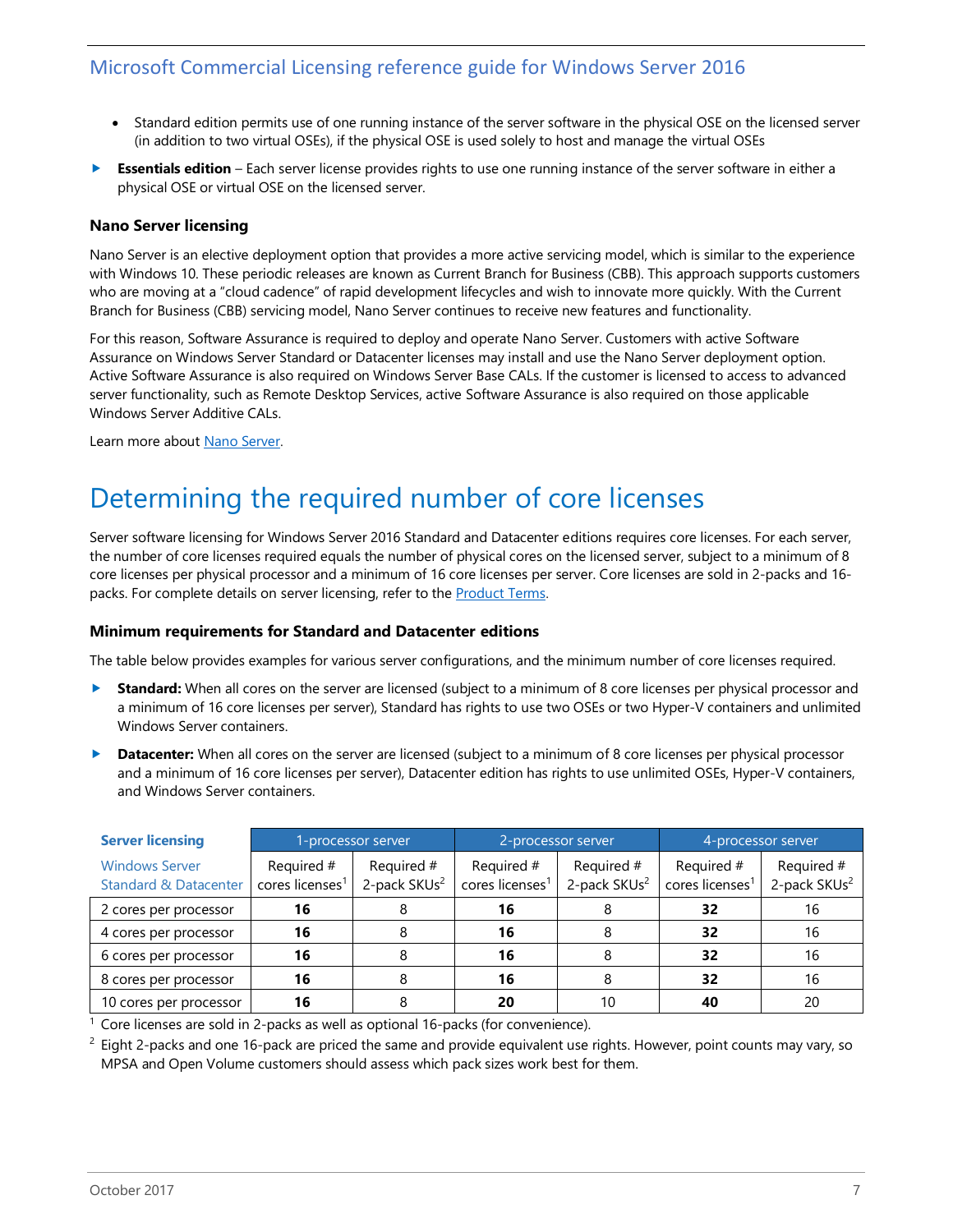#### <span id="page-7-0"></span>**Licensing requirements of additional OSEs for Standard edition**

Standard edition has rights to use two operating system environments (OSEs) or two Hyper-V containers and unlimited Windows Server containers when all cores on the server are licensed (subject to a minimum of 8 core licenses per physical processor and a minimum of 16 core licenses per server). Once a server is licensed, customers may wish to license the server for additional OSEs or Hyper-V containers. This practice is often referred to as "stacking" and is allowed with Standard edition.

The table below provides examples of "stacking" scenarios for various server configurations, the minimum number of licenses required, and the resulting number of OSEs or Hyper-V containers provided. As a rule, for each additional set of two OSEs or two Hyper-V containers the customer wishes to use, the server must be relicensed for the same number of core licenses. Note that Datacenter edition has rights to unlimited virtualization so "stacking" therefore is not required.

| "Stacking" Standard                  | 1-proc server with 16 cores               |                                        | 2-proc server with 16 cores               |                                        | 4-proc server with 32 cores               |                                        |
|--------------------------------------|-------------------------------------------|----------------------------------------|-------------------------------------------|----------------------------------------|-------------------------------------------|----------------------------------------|
| OSEs or<br><b>Hyper-V</b> containers | Required #<br>cores licenses <sup>1</sup> | Required #<br>2-pack SKUs <sup>2</sup> | Required #<br>cores licenses <sup>1</sup> | Required #<br>2-pack SKUs <sup>2</sup> | Required #<br>cores licenses <sup>1</sup> | Required #<br>2-pack SKUs <sup>2</sup> |
| 2 per server                         | 16                                        |                                        | 16                                        |                                        | 32                                        | 16                                     |
| 4 per server                         | 32                                        | 16                                     | 32                                        | 16                                     | 64                                        | 32                                     |
| 6 per server                         | 48                                        | 24                                     | 48                                        | 24                                     | 96                                        | 48                                     |
| 8 per server                         | 64                                        | 32                                     | 64                                        | 32                                     | 128                                       | 64                                     |
| 10 per server                        | 80                                        | 40                                     | 80                                        | 40                                     | 160                                       | 80                                     |

Core licenses are sold in 2-packs as well as optional 16-packs (for convenience).

2 Eight 2-packs and one 16-pack are priced the same and provide equivalent use rights. However, point counts may vary, so MPSA and Open Volume customers should assess which pack sizes work best for them.

## <span id="page-7-1"></span>Server access licensing overview

Server software access for Windows Server 2016 Standard and Datacenter editions requires access licenses. There are two classes of access licenses: Client Access Licenses (CALs) and External Connectors. There are two categories of access licenses: Base and Additive. There are two types of CALs: User and Device. There is one type of External Connector. For complete details on server access licensing, refer to the **Product Terms**.

#### <span id="page-7-2"></span>**Structure and application of access licenses**

| <b>Product</b>                                                              | <b>Class</b>              | <b>Category</b> | <b>Type</b>             |
|-----------------------------------------------------------------------------|---------------------------|-----------------|-------------------------|
| <b>Windows Server</b>                                                       | Client Access License     | Base            | Per user or device      |
| Windows Server Remote Desktop<br>Services                                   | Client Access License     | Additive        | Per user or device      |
| <b>Windows Server Active Directory</b><br><b>Rights Management Services</b> | Client Access License     | Additive        | Per user or device      |
| Microsoft Identity Manager User                                             | Client Access License     | Additive        | Per user                |
| <b>Windows Server</b>                                                       | <b>External Connector</b> | Base            | Per server <sup>1</sup> |
| Windows Server Remote Desktop<br>Services                                   | <b>External Connector</b> | Additive        | Per server <sup>1</sup> |
| <b>Windows Server Active Directory</b><br><b>Rights Management Services</b> | <b>External Connector</b> | Additive        | Per server <sup>1</sup> |
| Microsoft Identity Manager User                                             | <b>External Connector</b> | Additive        | Per server <sup>1</sup> |

<sup>1</sup> Each physical server accessed requires an External Connector.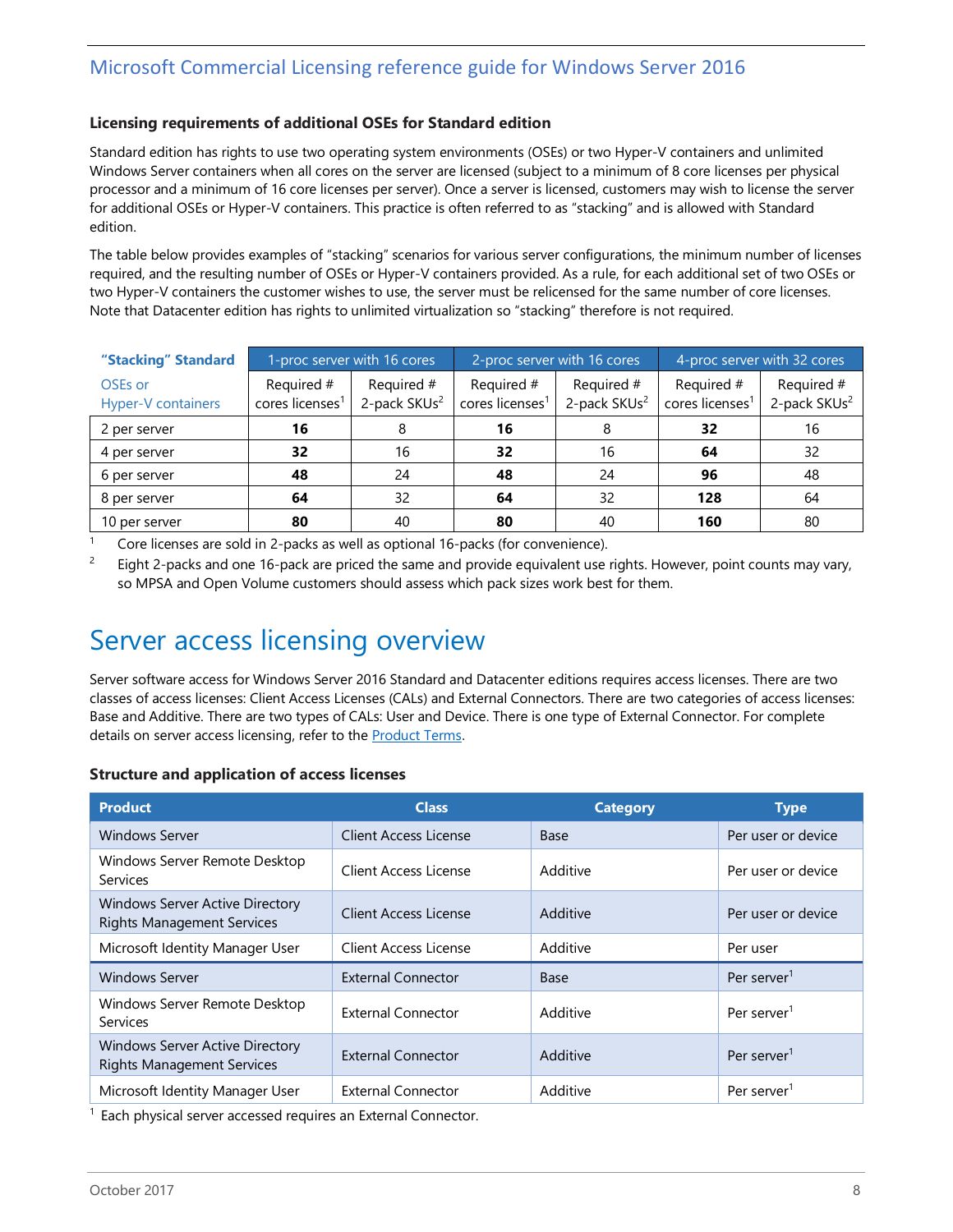Server software access for Windows Server 2016 Standard and Datacenter editions requires either Client Access Licenses (CALs) or External Connectors. CALs are required for users that are either the customer's or its affiliates' employees, or its or its affiliates' onsite contractors or onsite agents. CALs or, alternatively, External Connectors are required for users that are *not* either the customer's or its affiliates' employees, or its or its affiliates' onsite contractors or onsite agents.

- ▶ CALs: Each user or device that accesses licensed servers requires a Windows Server CAL (Base CAL). Each user or device that accesses advanced functionality on the licensed server requires the associated CAL (Additive CAL). Additive CALs must be licensed in addition to the corresponding Base CALs for access to advanced functionality.
- **External Connectors:** External access to licensed servers requires CALs (Base CALs) for each accessing user or device or, alternatively, a Windows Server External Connector (Base EC) for each server that is accessed. External access to advanced functionality on licensed servers requires the associated CAL (Additive CAL) for each accessing user or device or, alternatively, the associated External Connector (Additive EC) for each server accessed. Additive External Connector Licenses must be assigned in addition to the corresponding Base access license(s) for access to advanced functionality on the licensed server.
- **Base and Additive licenses:** Each Base access license provides access to server functionality and instances of the server software on the licensed servers. Each Additive access license provides access to advanced server functionality of the server software on the licensed servers. Additive CALs (or ECs) must be licensed in addition to the corresponding Base CALs (or ECs).
- **Access provided:** Windows Server 2016 CALs and External Connectors permit access to the corresponding version of the Windows Server 2016 server software and prior versions of Windows Server 2016 server software. To learn more about CALs, see th[e Base and Additive Client Access Licenses](https://download.microsoft.com/download/3/D/4/3D42BDC2-6725-4B29-B75A-A5B04179958B/Base_and_Additive_Client_Access_Licenses.pdf) licensing brief.

Each user CAL permits one user, using any device, to access instances of the server software on their licensed servers. Each device CAL permits one device, used by any user, to access instances of the server software on their licensed servers. External Connectors permit access to instances of the server software on the licensed servers. Customers may use a combination of User and Device CALs, and External Connector licenses as required. To learn more about indirect-access licensing, see the [Multiplexing―Client Access License \(CAL\)](http://download.microsoft.com/download/8/7/3/8733d036-92b0-4cb8-8912-3b6ab966b8b2/multiplexing.pdf) requirements licensing brief.

### <span id="page-8-0"></span>**Requirements for internal users – Client Access License (CAL)**

For users that are either the customer's or its affiliates' employees, or its or its affiliates' onsite contractors or onsite agents:

| <b>Access License</b>                                                                 | <b>Category</b> | <b>Datacenter</b>  | <b>Standard</b>    | <b>Essentials</b> |
|---------------------------------------------------------------------------------------|-----------------|--------------------|--------------------|-------------------|
| <b>Windows Server</b>                                                                 | Base            | CAL <sup>1</sup>   | CAL <sup>1</sup>   | n/a               |
| Windows Server Remote<br>Desktop Services                                             | Additive        | CAI <sup>2,3</sup> | CAI <sup>2,3</sup> | n/a <sup>4</sup>  |
| <b>Windows Server Active</b><br><b>Directory Rights</b><br><b>Management Services</b> | Additive        | CAI <sup>2</sup>   | CAI <sup>2</sup>   | CAI <sup>5</sup>  |
| Microsoft Identity Manager                                                            | Additive        | CAI <sup>2,6</sup> | CAI <sup>2,6</sup> | n/a               |

 $1$  Required for every user or device accessing the licensed server.

 $2$  Required for every user or device accessing the licensed server, if the advanced functionality is accessed.

 $3$  Also required for use of Windows Server to host a graphical user interface.

- <sup>4</sup> Not required for Remote Web Access feature of the Essentials edition. Only the RD Gateway role service is installed and configured, other RDS role services including RD Session Host are not supported.
- <sup>5</sup> Required for each User Account through which a user directly or indirectly accesses the advanced functionality.

 $6$  Also required for any person for whom the software issues or manages identity information.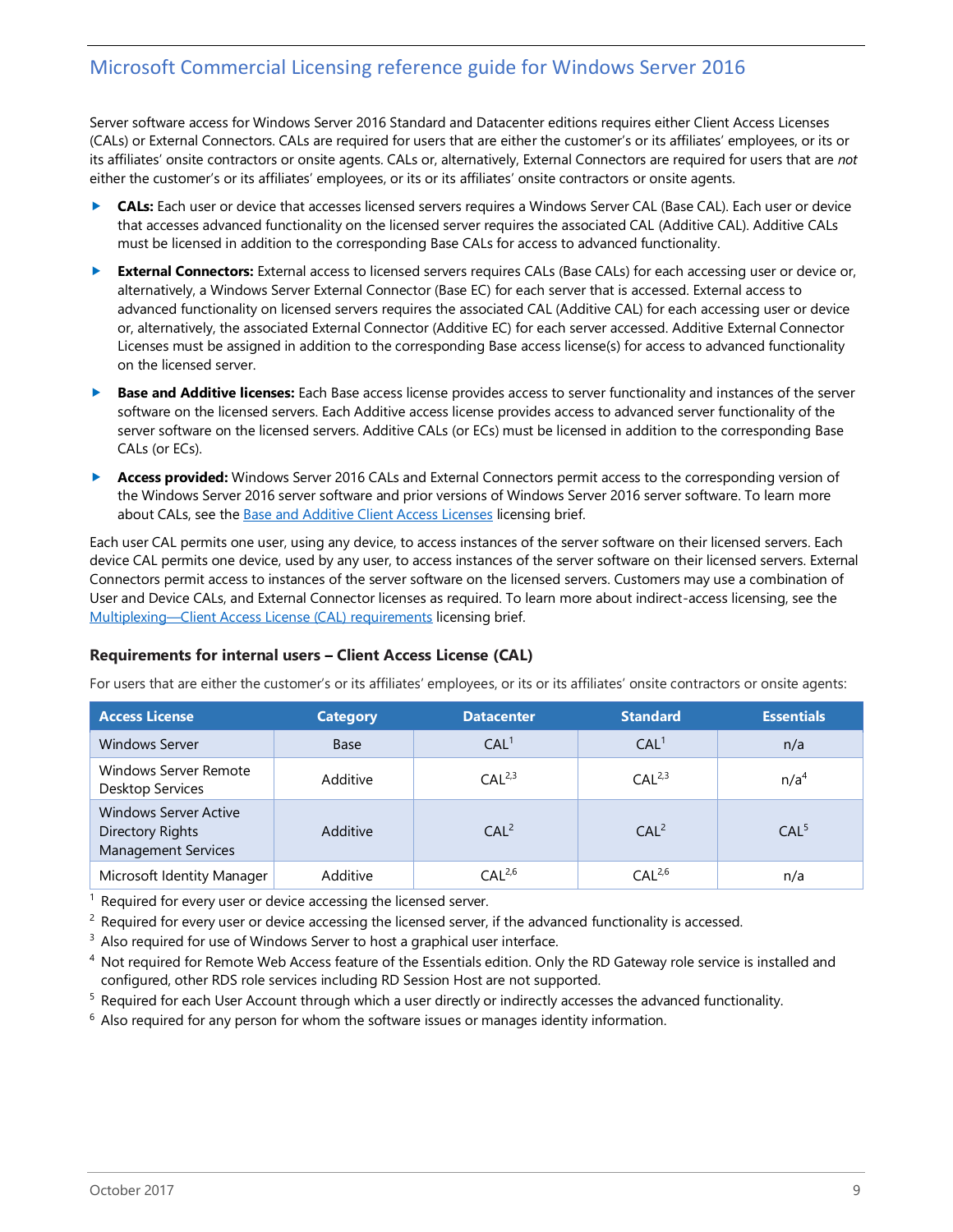### <span id="page-9-0"></span>**Requirements for external users – Client Access License (CAL) and/or External Connector (EC)**

For users that are *not* either customer's or its affiliates' employees, or its or its affiliates' onsite contractors or onsite agents:

| <b>Access License</b>                                                                 | <b>Category</b> | <b>Datacenter</b>                  | <b>Standard</b>                        | <b>Essentials</b> |
|---------------------------------------------------------------------------------------|-----------------|------------------------------------|----------------------------------------|-------------------|
| <b>Windows Server</b>                                                                 | Base            | CAL <sup>1</sup> / EC <sup>7</sup> | CAL <sup>1</sup> / EC <sup>7</sup>     | n/a               |
| Windows Server Remote<br>Desktop Services                                             | Additive        | $CAL^{2,3} / EC^{8,3}$             | CAL <sup>2,3</sup> / EC <sup>8,3</sup> | n/a <sup>4</sup>  |
| <b>Windows Server Active</b><br><b>Directory Rights</b><br><b>Management Services</b> | Additive        | CAL <sup>2</sup> / $EC^8$          | CAL <sup>2</sup> / EC <sup>8</sup>     | CAI <sup>5</sup>  |
| Microsoft Identity Manager                                                            | Additive        | $CAL^{2,6} / EC^{8,9}$             | $CAL^{2,6} / EC^{8.9}$                 | n/a               |

 $1$  Required for every user or device accessing the licensed server.

 $<sup>2</sup>$  Required for every user or device accessing the licensed server, if the advanced functionality is accessed.</sup>

- <sup>3</sup> Also required for use of Windows Server to host a graphical user interface.
- <sup>4</sup> Not required for Remote Web Access feature of the Essentials edition. Only the RD Gateway role service is installed and configured, other RDS role services including RD Session Host are not supported.
- <sup>5</sup> Required for each user account through which a user directly or indirectly accesses the advanced functionality.
- $6$  Also required for any person for whom the software issues or manages identity information.
- $7$  Required for each physical server (any number of OSEs) that is accessed.
- $8$  Required for each physical server (any number of OSEs) that is accessed, if the advanced functionality is accessed.
- <span id="page-9-1"></span> $9$  Also required for any external user for whom the software issues or manages identity information (in absence of CALs).

### **Use of Client Access Licenses (CALs) or External Connectors (ECs)**

CALs and ECs permit access to instances of the server software on licensed servers. CALs and ECs permit access to the same version, or earlier versions, of the server software. All server software access requires CALs, ECs, or CAL Equivalent licenses.

|             | <b>Windows Server</b><br>2016 | <b>Windows Server</b><br>2012 R <sub>2</sub> | <b>Windows Server</b><br>2012 | <b>Windows Server</b><br><b>2008 R2</b> | <b>Windows Server</b><br>2008 |
|-------------|-------------------------------|----------------------------------------------|-------------------------------|-----------------------------------------|-------------------------------|
| 2016 CAL/EC | Yes                           | Yes                                          | Yes                           | Yes                                     | Yes                           |
| 2012 CAL/EC | No                            | Yes                                          | <b>Yes</b>                    | Yes                                     | Yes                           |
| 2008 CAL/EC | No                            | <b>No</b>                                    | No                            | Yes                                     | Yes                           |

CALs and ECs are not required:

- For access by another licensed server (for example, one licensed server accessing another licensed server).
- To access server software running a web workload (such as content served within an Internet web solution on a publicly available website) or high-performance computing (HPC) workload (such as server software used to run a cluster node, in conjunction with other software on a cluster node, for the purposes of supporting the clustered HPC applications).
- For access in a physical OSE used solely for hosting and managing virtual OSEs (for example, if 2016 is used in a physical OSE as the hypervisor, but all virtual OSEs are 2012, only 2012 CALs or ECs are required).

# <span id="page-9-2"></span>Software Assurance benefits

Microsoft Commercial Licensing customers with active Software Assurance get more out of their Microsoft software and services investments with access to a unique set of technologies, services, and license rights to help use Microsoft products efficiently. Here is a list of just a few of the benefits that customers can receive with Software Assurance for Windows Server: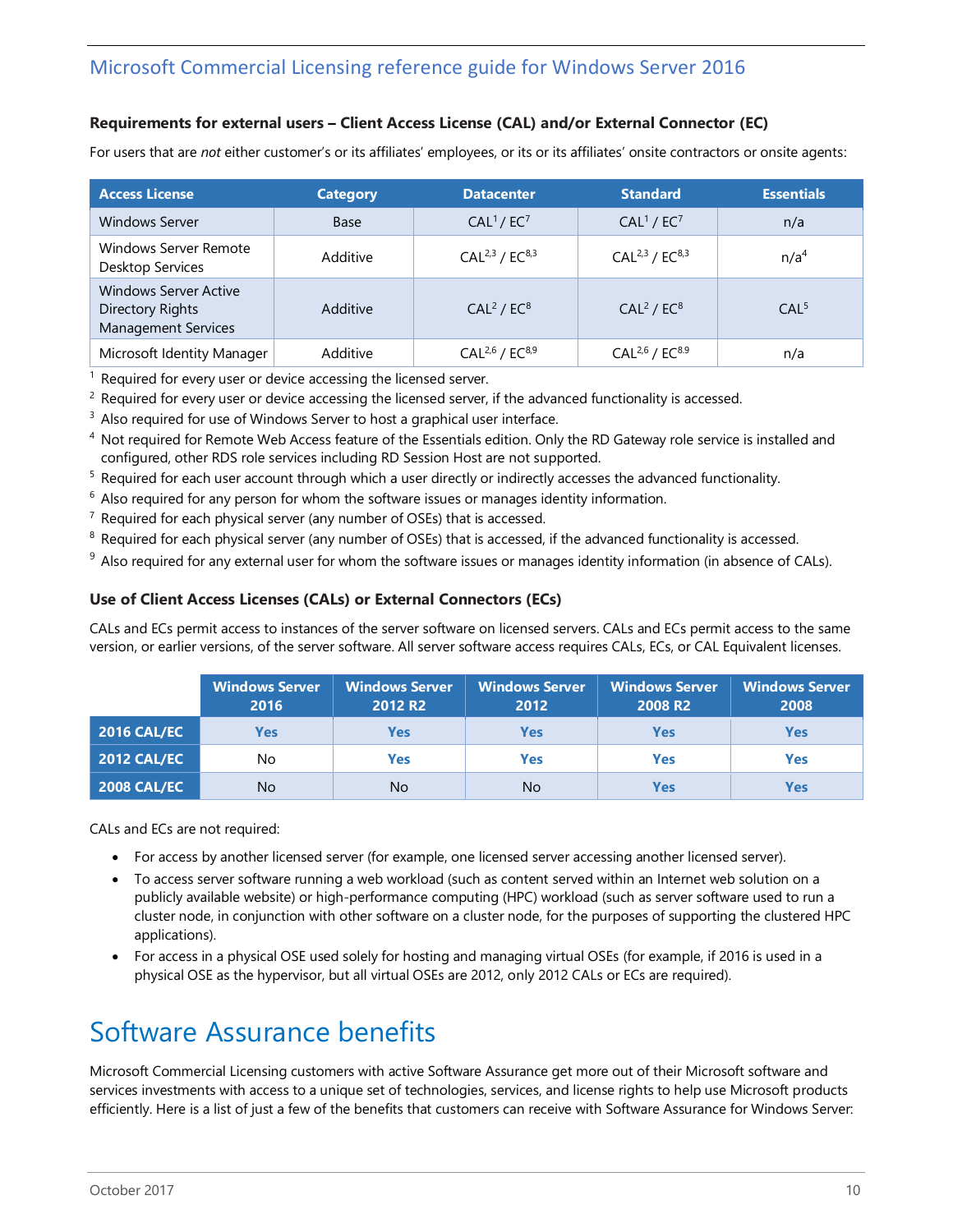- **New version rights:** Upgrade each product license covered by active Software Assurance to the most recent version when available.
- **Planning services:** Get in-depth planning assistance from qualified Microsoft partners or Microsoft Services to help evaluate and create a structured plan to deploy Microsoft solutions. Private Cloud, Management & Virtualization Deployment Planning Services (PVDPS) provides the fundamental analysis, business case, process, and technical procedures that customers need to optimize their datacenter.
- **Step-up licenses:** Customers with active Software Assurance can migrate from a lower- to higher-level edition of certain products (for example, from Windows Server 2016 Standard to Windows Server 2016 Datacenter). Note that the Step-up license option is not available through the Open License.
- **24x7 problem resolution support:** includes around-the-clock phone support for business-critical issues, or business hours' phone support for non-critical. In addition, unlimited email support is available for non-critical problems.
- **Back-up for disaster recovery:** Provides additional instances for servers used as offline ("cold") backups, to help customers recover in case of a catastrophic event. See below for additional details.
- **Azure Hybrid Benefit for Windows Server:** Customer may upload and use their own Windows Server images on Microsoft Azure through Azure Virtual Machines ("Base Instances") and pay only for the cost of service utilization of the Base Instances.
- **Nano Server:** Customers with active Software Assurance on Windows Server Standard or Datacenter licenses may install and use the Nano Server deployment option. Active Software Assurance is also required on Base Access Licenses and Additive Access Licenses.

#### <span id="page-10-0"></span>**Disaster recovery rights**

For each instance of eligible server software that a customer runs in a physical or virtual OSE on a licensed server, they may temporarily run a backup instance in a physical or virtual OSE on either (a) servers dedicated to disaster recovery and to the customer's use, or (b) for instances of eligible software other than Windows Server, on Microsoft Azure Services, provided that the backup instance is managed by Azure Site Recovery to Azure. The license terms for the software and the following limitations apply to the customer's use of the backup instance.

The backup instance can run only during the following exception periods:

- For brief periods of disaster recovery testing within one week every 90 days.
- During a disaster, while the production server being recovered is down.
- Around the time of a disaster, for a brief period, to assist in the transfer between the primary production server and the disaster recovery server.

To use the software under disaster recovery rights, the customer must comply with the following terms:

- The OSE on the disaster recovery server must not be running at any other times except as above.
- The OSE on the disaster recovery server may not be in the same cluster as the production server.
- Other than backup instances running on Microsoft Azure Services, a Windows Server license is not required for the disaster recovery server if the Hyper-V role within Windows Server is used to replicate virtual OSEs from the production server at a primary site to a disaster recovery server.
- The disaster recovery server may be used only to run hardware virtualization software (such as Hyper-V), provide hardware virtualization services, run software agents to manage the hardware virtualization software, serve as a destination for replication, receive replicated virtual OSEs, test failover, and/or await failover of the virtual OSEs.
- Run disaster recovery workloads as described above.
- The disaster recovery server may not be used as a production server.
- Use of the software backup instance should comply with the license terms for the software.
- Once the disaster recovery process is complete and the production server is recovered, the backup instance must not be running at any other times except those times allowed here.
- Maintain Software Assurance coverage for all CALs, External Connector licenses and Server Management Licenses under which their access the backup instance and manage the OSEs in which that software runs.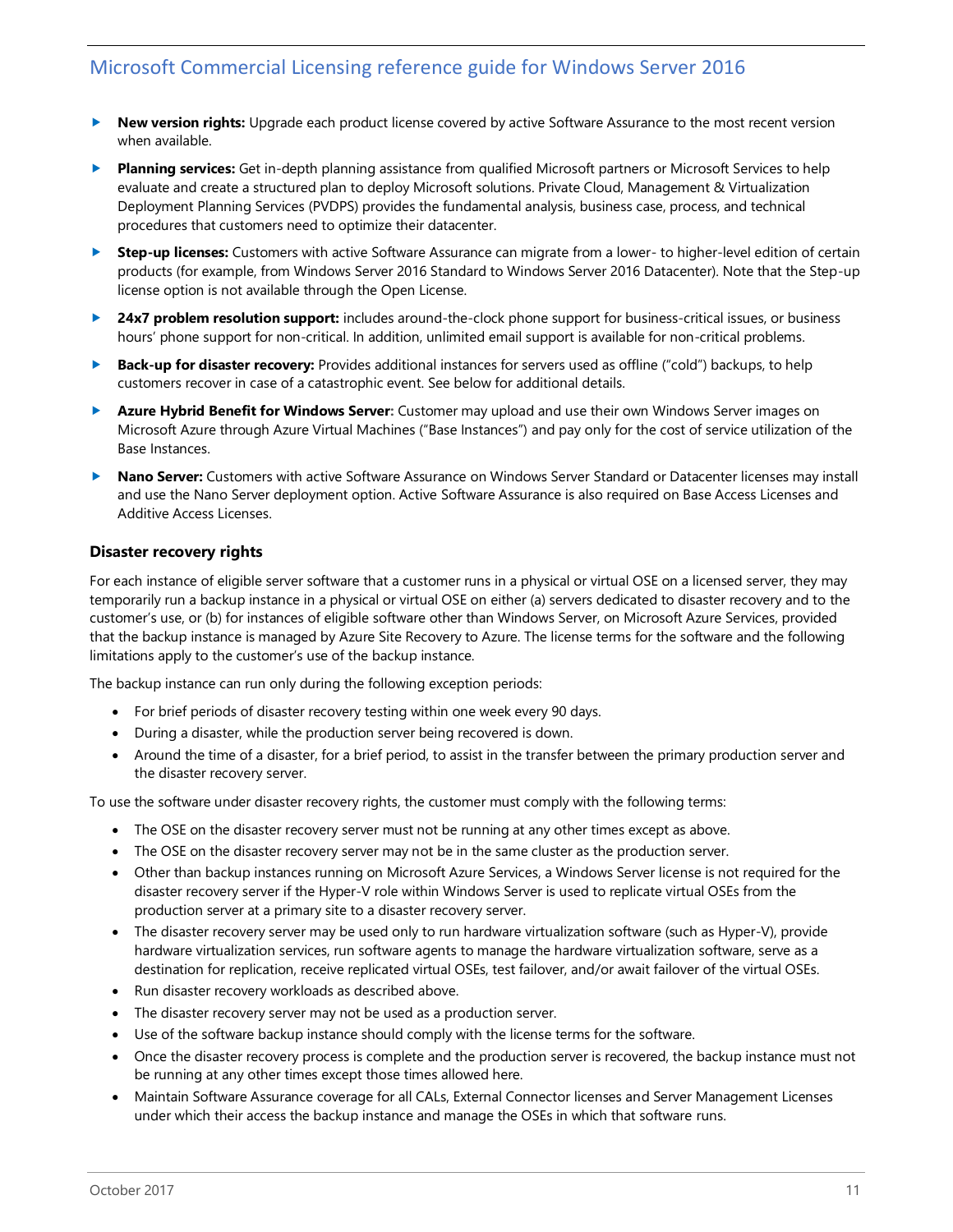• The customer's right to run the backup instances ends when their Software Assurance coverage ends.

Specific Software Assurance benefit eligibility can vary by Commercial Licensing program (such as an Enterprise Agreement or Open Value Agreement) and product, as well as the number of qualifying licenses that are enrolled in Software Assurance. Visit **[Software Assurance](https://www.microsoft.com/en-us/licensing/licensing-programs/software-assurance-default.aspx#tab=2)** for more information.

# <span id="page-11-0"></span>Software Assurance migrations and license grants

### <span id="page-11-1"></span>**Version upgrade rights – Windows Server Essentials edition**

Commercial Licensing customers with active Software Assurance on Windows Server Essentials licenses as of October 1, 2016, are eligible to upgrade to Windows Server 2016 Essentials. The information below provides a summary. For complete details on these benefits, and for applicable Volume License program rules, refer to the current [Product Terms.](http://microsoftvolumelicensing.com/DocumentSearch.aspx?Mode=3&DocumentTypeId=53)

| <b>Eligible license with Software Assurance</b> | Software Assurance version upgrade to |
|-------------------------------------------------|---------------------------------------|
| (1) Windows Server Essentials                   | (1) Windows Server 2016 Essentials    |

#### <span id="page-11-2"></span>**Core license grant – Windows Server Standard and Datacenter editions**

Commercial Licensing customers with active Software Assurance on Windows Server Standard or Datacenter processor licenses as of October 1, 2016, are eligible for license grants. The information below provides a summary. For complete details on these benefits, and for applicable Volume License program rules, refer to the curren[t Product Terms.](http://microsoftvolumelicensing.com/DocumentSearch.aspx?Mode=3&DocumentTypeId=53)

| <b>Eligible license with Software</b><br><b>Assurance</b> | <b>Full core license grant</b> | <b>Additional core license grant</b> |
|-----------------------------------------------------------|--------------------------------|--------------------------------------|
| (1) Windows Server 2012 R2                                | (16) Windows Server 2016       | Documentation required.              |
| Standard processor license                                | Standard core licenses         | Includes "stacked licenses".         |
| (1) Windows Server 2012 R2                                | (16) Windows Server 2016       | Documentation required.              |
| Datacenter processor license                              | Datacenter core licenses       | Does not include "stacked licenses". |

### <span id="page-11-3"></span>**Original equipment manufacturer (OEM) licenses – enrollment into Software Assurance**

Software Assurance is available for the latest version (determined by the most recent version available on the Commercial Licensing Service Center) of the software: Windows Server 2016. Customers must acquire Software Assurance within 90 days of purchase (see the [Microsoft Product Terms](https://www.microsoft.com/en-us/licensing/product-licensing/products.aspx#PT) for details). If a customer acquires Software Assurance for an OEM license, their use of the software becomes subject to the Microsoft Product Terms for that product and the terms and conditions or their organization's Commercial Licensing agreement.

## <span id="page-11-4"></span>Software Assurance core license grants

Commercial Licensing customers with active Software Assurance on Windows Server Standard or Datacenter processor licenses as of October 1, 2016, are eligible for license grants. The information below provides a summary. For complete details on these benefits, and for applicable Volume License program rules, refer to the curren[t Product Terms.](http://microsoftvolumelicensing.com/DocumentSearch.aspx?Mode=3&DocumentTypeId=53)

Microsoft is providing license grants to Software Assurance customers so that they may easily transition from Windows Server 2012 R2 (processor-based) to Windows Server 2016 (core-based). Grants of core licenses provide customers sufficient licenses to continue running the same number of workloads (OSEs) on their existing server configurations.

Windows Server 2012 R2 was the last version of Windows Server licensed under the Processor/CAL license model. Windows Server 2016 is licensed under the new Per Core/CAL model. Customers with Software Assurance on processor licenses at the launch of Windows Server 2016 (October 1, 2016) are eligible for certain use rights and grants.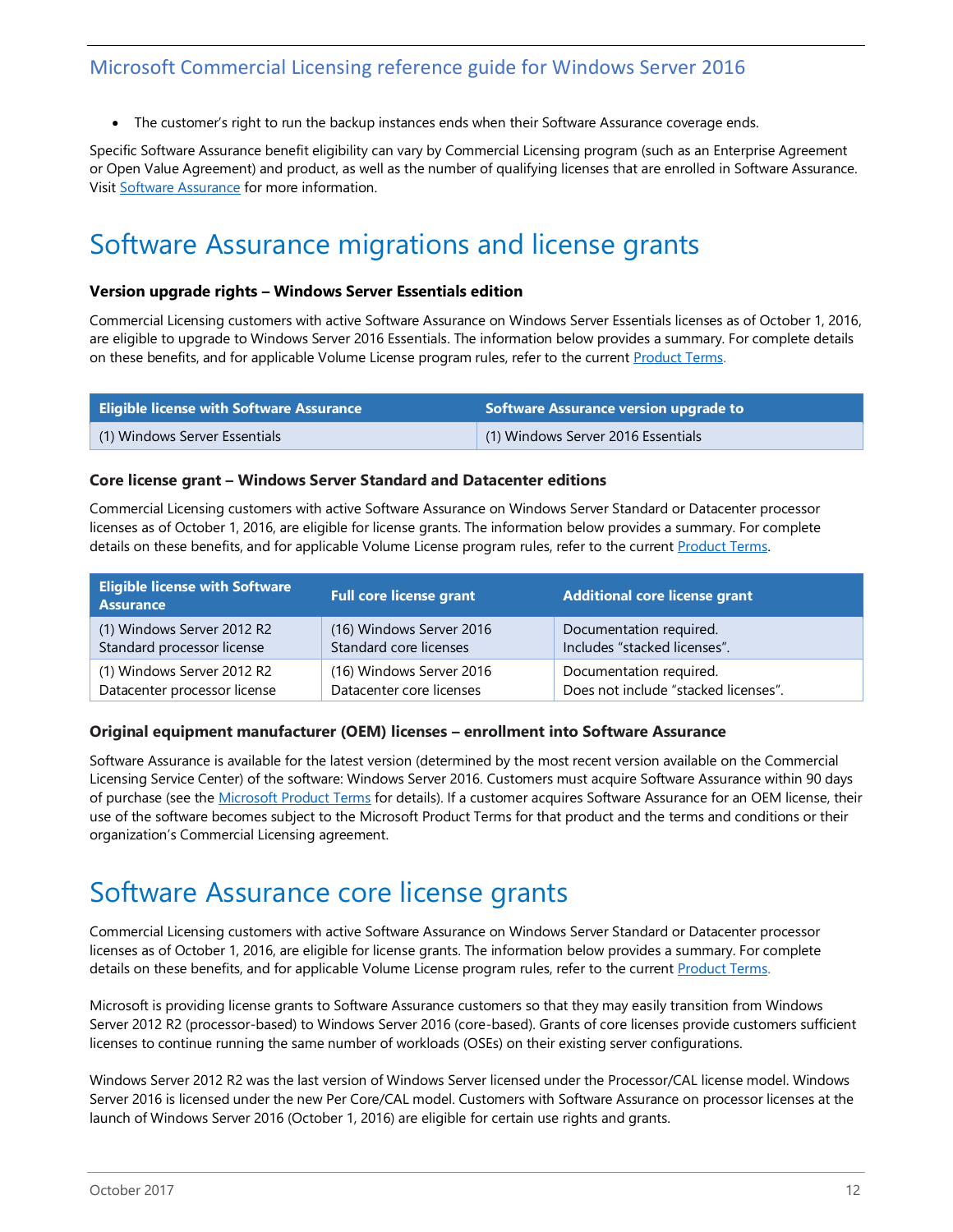Eligible licenses include Windows Server processor licenses with active Software Assurance obtained by the customer as of General Availability (October 1, 2016) and any Windows Server processor licenses with active Software Assurance subsequently obtained under the same agreement through a programmatic True-up.

Customers with eligible licenses may upgrade to and use the same edition of Windows Server 2016 in place of earlier versions of Windows Server during the then-current term of Software Assurance coverage. Such use is subject to the Windows Server 2012 R2 processor-based use rights in the September 2016 Product Terms.

Upon expiration of the then-current term of Software Assurance coverage on their eligible licenses, customers who have acquired perpetual licenses will receive Full Core License grants and are also eligible to receive Additional Core License grants. Core grants apply to subscription customers who elect the buyout option.

- **Full Core Licenses:** Each eligible license will be granted 16 core licenses for Windows Server 2016
- **Additional Core Licenses:** For servers with more than 8 cores per processor and more than16 cores per server

To be eligible for Additional Core License grants, customers must establish and maintain a record of the physical hardware and the configuration of the licensed server to which their eligible licenses are assigned. A record must be established as of September 30, 2019, or the expiration of the Software Assurance term for the Eligible Licenses—whichever is earlier.

To establish the record, customers may use th[e Software Inventory Logging \(SIL\)](https://technet.microsoft.com/en-us/library/dn383584(v=ws.11).aspx) technology or any equivalent software. SIL is included with Windows Server 2016 software and requires installation for servers running Windows Server 2012 R2, 20012, and 2008 R2. For Windows Server 2008 and prior, Microsoft recommends the Microsoft Assessment and Planning (MAP) [Toolkit.](https://msdn.microsoft.com/en-us/library/bb977556.aspx) 

Customers are not required to share, submit, or provide server documentation with Microsoft upon expiration or renewal to receive an Additional Core License grant. However, the customer must maintain documentation as proof of Additional Core License grant eligibility should a licensing or compliance scenario require validation.

Additional Core License grants are applicable to "stacked licenses" for Standard edition. Additional Core License grants are not applicable to "stacked licenses" for Datacenter edition. A "stacked license" means an eligible license that is assigned to a licensed server in excess of the minimum number required to run the server software on that server.

• For example, a 2-processor server requires a minimum of one 2-processor license for Windows Server 2012 R2 Standard or one 2-processor license for Windows Server 2012 R2 Datacenter. In this example, any licenses assigned to this server in excess of the required minimum are considered to be "stacked licenses".

Full and Additional Core Licenses are effective upon the renewal of Software Assurance for Windows Server or, for customers who do not renew Software Assurance coverage, upon the upgrade to Windows Server 2016. Full and Additional Core Licenses replace customers' eligible licenses. With core licenses, use of Windows Server 2016 and prior versions is subject to core-based licensing and use rights.

Upon a lapse of customer's Software Assurance coverage, Additional Core Licenses may not be assigned to a different server and used apart from the Full Core Licenses granted in association with the same eligible license.

### <span id="page-12-0"></span>**Core license grants – examples for Datacenter edition**

The tables below provide examples of various server configurations, the minimum number of 2012 R2 processor licenses required to correctly license each server, and the resulting number of Windows Server 2016 core licenses granted. The grants provide sufficient core licenses to continue running the same number of workloads (OSEs) on the existing server.

One 2012 R2 Datacenter processor license covers two processors and provides rights to unlimited OSEs on a fully licensed server. It is unnecessary to "stack licenses" in excess of the required minimums. Any "stacked license" for Datacenter assigned the server will receive the Full Core License grant. Additional Core License grants are not applicable to "stacked licenses" for Datacenter.

| <b>Windows Server Datacenter</b> |  |  | 1-processor server |                   |    |    |    |    |
|----------------------------------|--|--|--------------------|-------------------|----|----|----|----|
| Scenario – example server        |  |  |                    | G                 |    |    |    |    |
| Physical cores per processor     |  |  | 10                 | 12                | 14 | 16 | 18 | 20 |
| Total physical cores             |  |  | 10                 | $12 \overline{ }$ | 14 | 16 | 18 | 20 |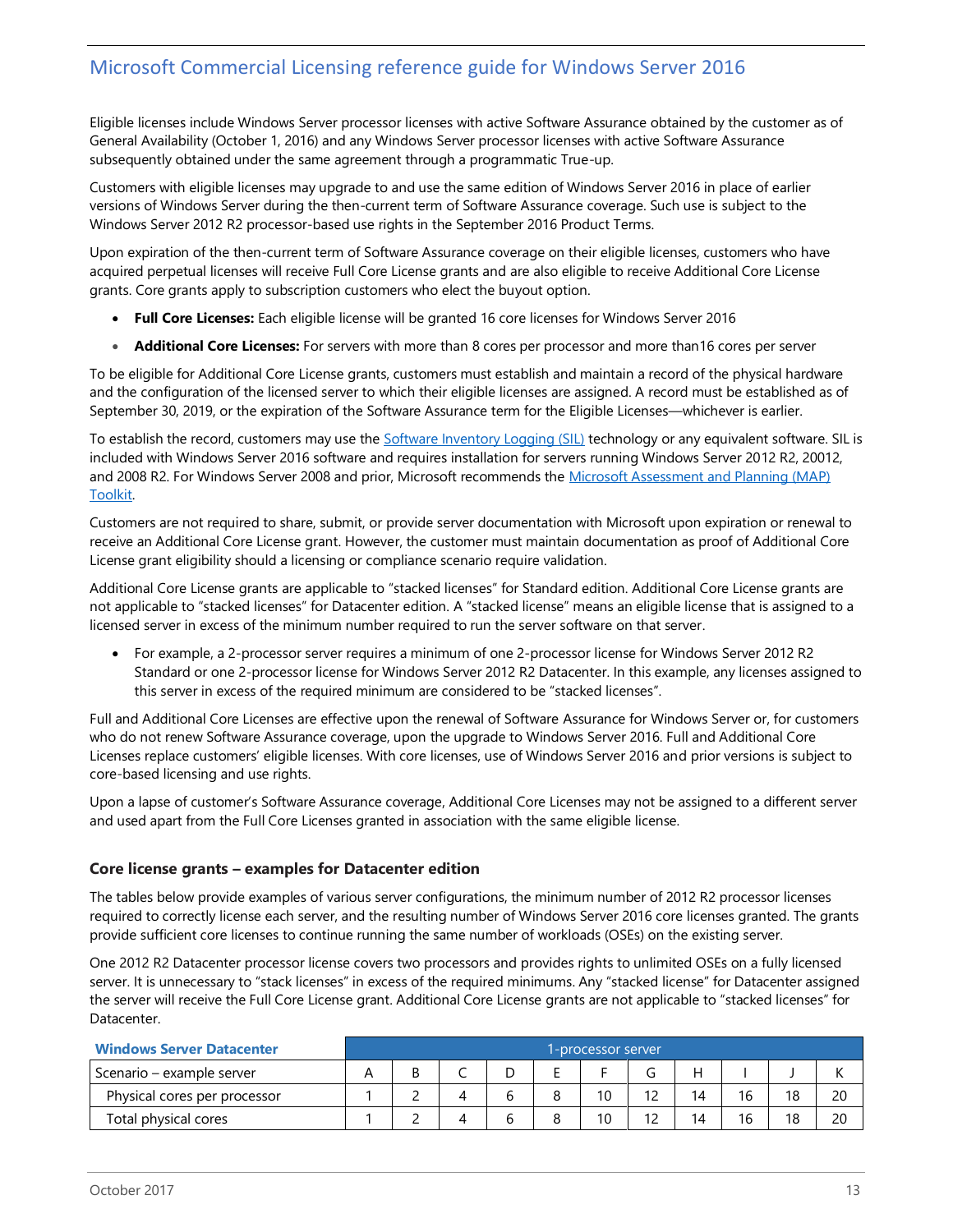| Assigned - 2012 R2 processor licenses |    |    |    |    |    |    |    |    |    |    |    |
|---------------------------------------|----|----|----|----|----|----|----|----|----|----|----|
| Full Core License grant               | 16 | 16 | 16 | 16 | 16 | 16 | 16 | 16 | 16 | 16 | 16 |
| Additional Core License grant         |    | 0  | 0  | 0  | 0  | 0  | 0  |    | 0  |    |    |
| <b>Granted - 2016 core licenses</b>   | 16 | 16 | 16 | 16 | 16 | 16 | 16 | 16 | 16 | 18 | 20 |
|                                       |    |    |    |    |    |    |    |    |    |    |    |
|                                       |    |    |    |    |    |    |    |    |    |    |    |
| Stacked - 2012 R2 processor license   |    |    |    |    |    |    |    |    |    |    |    |

| <b>Windows Server Datacenter</b>      |               |              |          |    |    | 2-processor server |    |    |    |    |    |
|---------------------------------------|---------------|--------------|----------|----|----|--------------------|----|----|----|----|----|
| Scenario - example server             | А             | B            |          | D  |    |                    | G  | H  |    |    | К  |
| Physical cores per processor          |               | 2            | 4        | 6  | 8  | 10                 | 12 | 14 | 16 | 18 | 20 |
| Total physical cores                  | $\mathcal{P}$ | 4            | 8        | 12 | 16 | 20                 | 24 | 28 | 32 | 36 | 40 |
| Assigned - 2012 R2 processor licenses |               |              |          |    |    |                    |    |    |    |    |    |
| Full Core License grant               | 16            | 16           | 16       | 16 | 16 | 16                 | 16 | 16 | 16 | 16 | 16 |
| Additional Core License grant         | 0             | $\mathbf{0}$ | $\Omega$ | 0  | 0  | 4                  | 8  | 12 | 16 | 20 | 24 |
| Granted - 2016 core licenses          | 16            | 16           | 16       | 16 | 16 | 20                 | 24 | 28 | 32 | 36 | 40 |
|                                       |               |              |          |    |    |                    |    |    |    |    |    |
| Stacked - 2012 R2 processor license   |               |              |          |    |    |                    |    |    |    |    |    |
| <b>Granted - 2016 core licenses</b>   | 16            | 16           | 16       | 16 | 16 | 16                 | 16 | 16 | 16 | 16 | 16 |

| <b>Windows Server Datacenter</b>      |    |          |    |          |    | 4-processor server |    |    |    |    |    |
|---------------------------------------|----|----------|----|----------|----|--------------------|----|----|----|----|----|
| Scenario – example server             | A  | B        |    | D        | F  |                    | G  | Н  |    |    | K  |
| Physical cores per processor          |    | 2        | 4  | 6        | 8  | 10                 | 12 | 14 | 16 | 18 | 20 |
| Total physical cores                  | 4  | 8        | 16 | 24       | 32 | 40                 | 48 | 56 | 64 | 72 | 80 |
| Assigned - 2012 R2 processor licenses | 2  | 2        | ∍  | 2        | ∍  | 2                  | 2  | 2  | っ  | 2  | 2  |
| Full Core License grant               | 32 | 32       | 32 | 32       | 32 | 32                 | 32 | 32 | 32 | 32 | 32 |
| Additional Core License grant         | 0  | $\Omega$ | 0  | $\Omega$ | 0  | 8                  | 16 | 24 | 32 | 40 | 48 |
| Granted - 2016 core licenses          | 32 | 32       | 32 | 32       | 32 | 40                 | 48 | 56 | 64 | 72 | 80 |
|                                       |    |          |    |          |    |                    |    |    |    |    |    |
| Stacked - 2012 R2 processor license   |    |          |    |          |    |                    |    |    |    |    |    |
| <b>Granted - 2016 core licenses</b>   | 16 | 16       | 16 | 16       | 16 | 16                 | 16 | 16 | 16 | 16 | 16 |

### <span id="page-13-0"></span>**Core License grants – examples for Standard edition**

The tables below provide examples of various server configurations, the minimum number of 2012 R2 processor licenses required to correctly license each server, and the resulting number of Windows Server 2016 core licenses granted. The grants provide sufficient core licenses to continue running the same number of workloads (OSEs) on the existing server.

One 2012 R2 Standard processor license covers two processors and provides rights to two OSEs on a fully licensed server. For rights to additional OSEs, customer may have "stacked licenses" in excess of the required minimums. In such cases, each "stacked license" for Standard assigned the server will receive the Full Core License grant and is eligible for the Additional Core License grant.

| <b>Windows Server Standard</b>        |  |   | 1-processor server |                   |    |    |    |    |
|---------------------------------------|--|---|--------------------|-------------------|----|----|----|----|
| Scenario – example server             |  |   |                    | G                 |    |    |    |    |
| Physical cores per processor          |  | h | 10                 | $12 \overline{ }$ | 14 | 16 | 18 | 20 |
| Total physical cores                  |  |   | 10                 | 12                | 14 | 16 | 18 | 20 |
| Assigned – 2012 R2 processor licenses |  |   |                    |                   |    |    |    |    |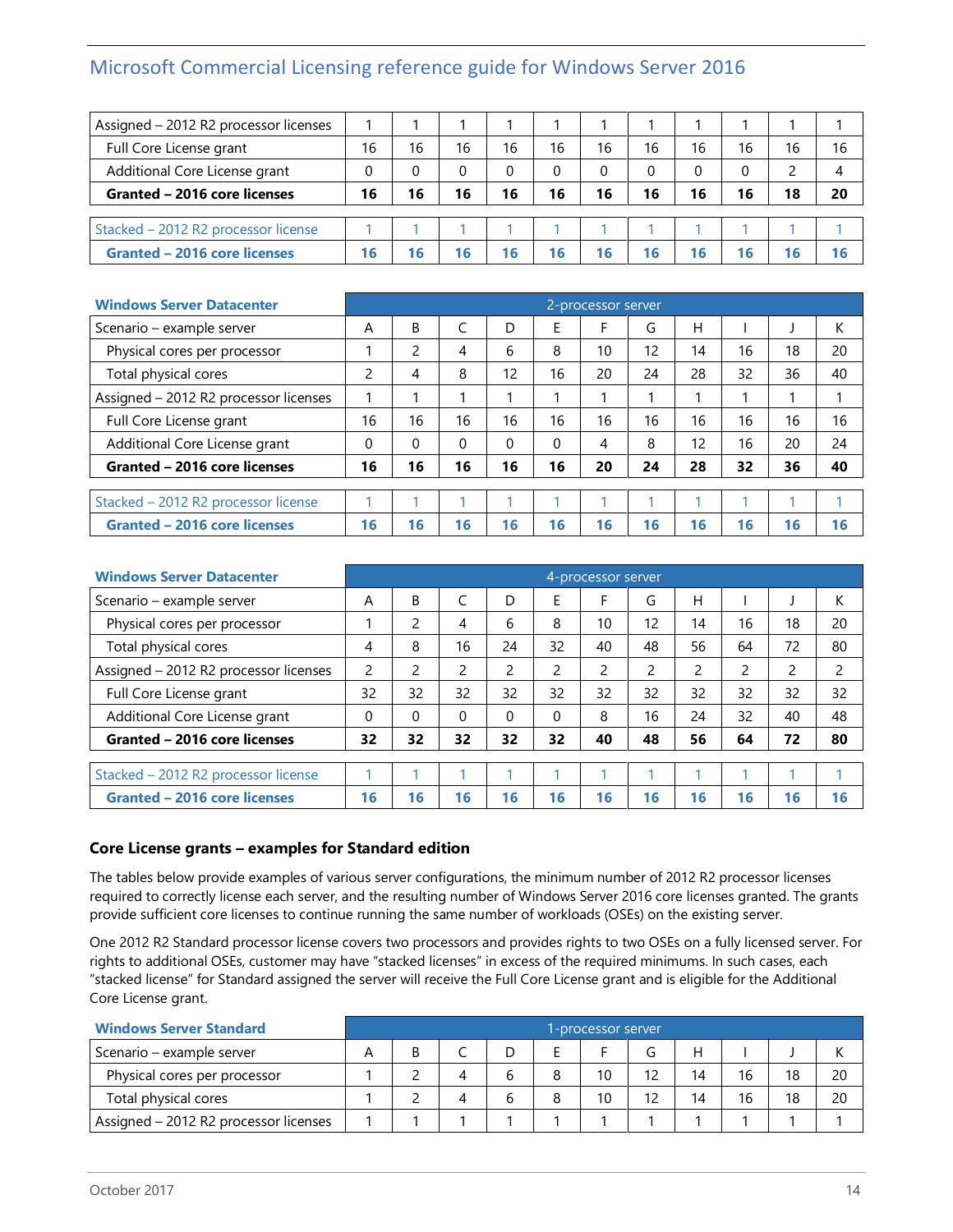| Full Core License grant             | 16 | 16 | 16 | 16 | 16 | 16 | 16           | 16 | 16 | 16 | 16 |
|-------------------------------------|----|----|----|----|----|----|--------------|----|----|----|----|
| Additional Core License grant       |    |    |    | 0  |    |    | $\mathbf{0}$ | 0  |    |    |    |
| Granted - 2016 core licenses        | 16 | 16 | 16 | 16 | 16 | 16 | 16           | 16 | 16 | 18 | 20 |
| Stacked - 2012 R2 processor license |    |    |    |    |    |    |              |    |    |    |    |
| <b>Granted - 2016 core licenses</b> | 16 | 16 | 16 | 16 |    | 16 | 16           | 16 |    | 18 |    |

| <b>Windows Server Standard</b>        |    |          |    |          |          | 2-processor server |    |    |    |    |    |
|---------------------------------------|----|----------|----|----------|----------|--------------------|----|----|----|----|----|
| Scenario – example server             | A  | B        |    | D        | F        |                    | G  | Н  |    |    | К  |
| Physical cores per processor          |    | 2        | 4  | 6        | 8        | 10                 | 12 | 14 | 16 | 18 | 20 |
| Total physical cores                  | 2  | 4        | 8  | 12       | 16       | 20                 | 24 | 28 | 32 | 36 | 40 |
| Assigned - 2012 R2 processor licenses |    |          |    |          |          |                    |    |    |    |    |    |
| Full Core License grant               | 16 | 16       | 16 | 16       | 16       | 16                 | 16 | 16 | 16 | 16 | 16 |
| Additional Core License grant         | 0  | $\Omega$ | 0  | $\Omega$ | $\Omega$ | 4                  | 8  | 12 | 16 | 20 | 24 |
| Granted - 2016 core licenses          | 16 | 16       | 16 | 16       | 16       | 20                 | 24 | 28 | 32 | 36 | 40 |
|                                       |    |          |    |          |          |                    |    |    |    |    |    |
| Stacked - 2012 R2 processor license   |    |          |    |          |          |                    |    |    |    |    |    |
| <b>Granted - 2016 core licenses</b>   | 16 | 16       | 16 | 16       | 16       | 20                 | 24 | 28 | 32 | 36 | 40 |

| <b>Windows Server Standard</b>        |               |    |    |    |               | 4-processor server |    |               |                |     |               |
|---------------------------------------|---------------|----|----|----|---------------|--------------------|----|---------------|----------------|-----|---------------|
| Scenario - example server             | А             | B  |    | D  | E             |                    | G  | Н             |                |     | K             |
| Physical cores per processor          |               | 2  | 4  | 6  | 8             | 10                 | 12 | 14            | 16             | 18  | 20            |
| Total physical cores                  | 4             | 8  | 16 | 24 | 32            | 40                 | 48 | 56            | 64             | 72  | 80            |
| Assigned - 2012 R2 processor licenses | $\mathcal{P}$ | 2  | 2  | 2  | $\mathcal{P}$ | 2                  | 2  | $\mathcal{P}$ | $\overline{c}$ | 2   | $\mathcal{P}$ |
| Full Core License grant               | 32            | 32 | 32 | 32 | 32            | 32                 | 32 | 32            | 32             | 32  | 32            |
| Additional Core License grant         | 32            | 32 | 32 | 32 | 32            | 48                 | 64 | 80            | 96             | 112 | 128           |
| Granted - 2016 core licenses          | 64            | 64 | 64 | 64 | 64            | 80                 | 96 | 112           | 128            | 144 | 160           |
|                                       |               |    |    |    |               |                    |    |               |                |     |               |
| Stacked - 2012 R2 processor license   |               |    |    |    |               |                    |    |               |                |     |               |
| <b>Granted - 2016 core licenses</b>   | 32            | 32 | 32 | 32 | 32            | 40                 | 48 | 56            | 64             | 72  | 80            |

### <span id="page-14-0"></span>**Additional Core License grants – Microsoft Inventory Solutions**

To be eligible for Additional Core License grants, customers must establish and maintain a record of the physical hardware and the configuration of the licensed server to which their eligible licenses are assigned. To establish the record, customers may use the Microsoft [Software Inventory Logging \(SIL\)](https://technet.microsoft.com/en-us/library/dn383584(v=ws.11).aspx) technology or any equivalent software.

Microsoft offers two solutions to assist in the planning of a migration of a customer's servers from Windows Server 2012 R2 processor-based licensing to Windows Server 2016 core-based licensing. The Software Inventory Logging (SIL) tool and the [Microsoft Assessment and Planning \(MAP\) Toolkit](https://msdn.microsoft.com/en-us/library/bb977556.aspx) both provide inventory, analysis, and reporting tools.

- **SIL:** Recommended for servers running Windows Server 2008 R2 through 2016. Requires software installation for servers running Windows Server 2012 R2, 20012, and 2008 R2. Included with Windows Server 2016 software.
- MAP: Recommended for servers running Windows Server 2008 and prior. Requires the **hotfix installation** for servers running Windows Server 2008 and prior.

The table below outlines the feature differences between the Microsoft SIL and MAP tools. For migration planning, Microsoft recommends that customers choose the tool based on the server software in use. Once Windows Server 2016 is deployed, Microsoft recommends the SIL tool to streamline the tracking and reporting of software in deployments.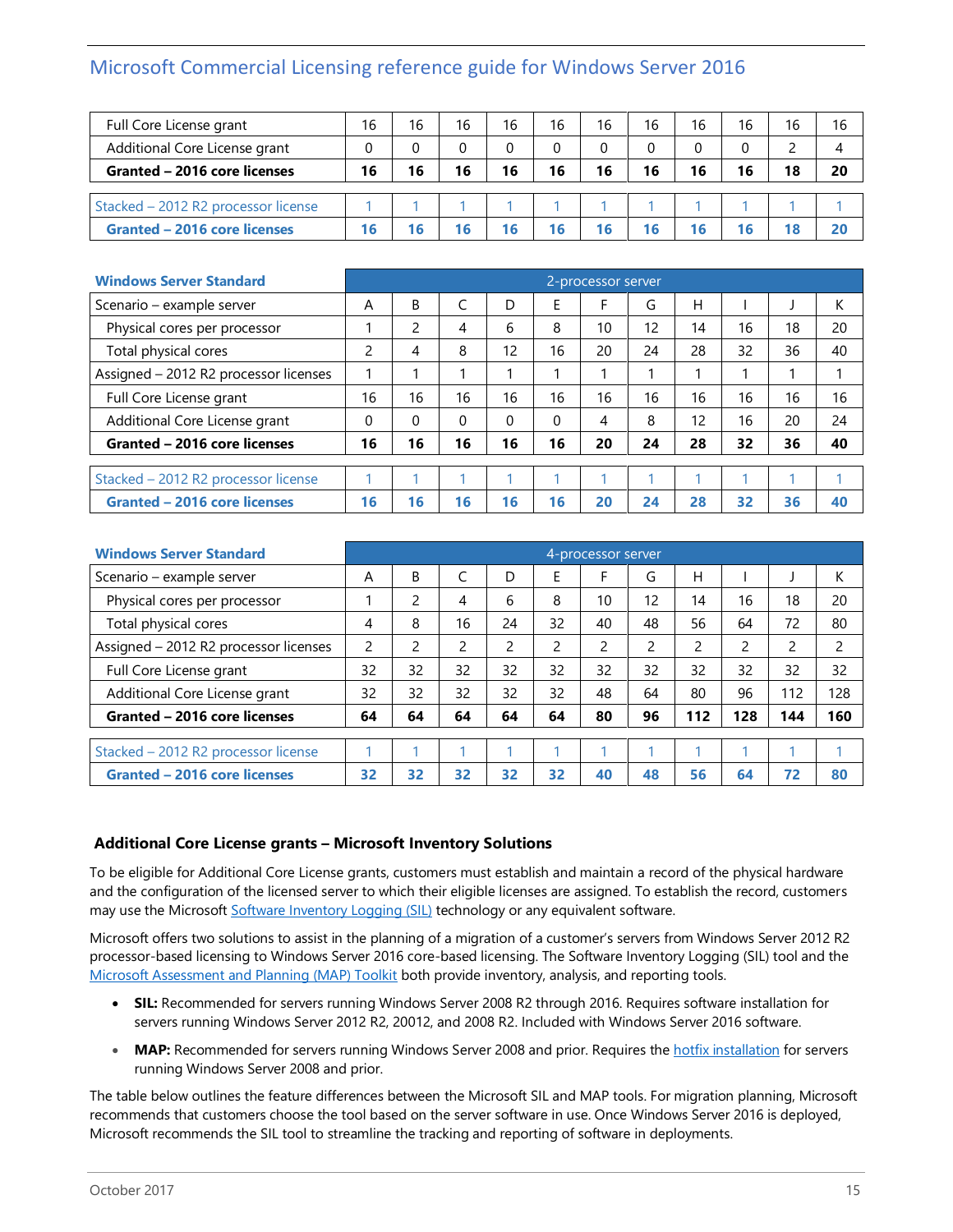| <b>Feature</b>                                                     | <b>SIL tool</b> | <b>MAP</b>     |
|--------------------------------------------------------------------|-----------------|----------------|
| <b>Reports usage automatically to Microsoft</b>                    | <b>No</b>       | <b>No</b>      |
| Creates a scalable, enterprise-wide solution                       | <b>Yes</b>      | <b>No</b>      |
| Provides continuous usage reporting                                | <b>Yes</b>      | <b>No</b>      |
| Receives long-term Microsoft technical support                     | <b>Yes</b>      | N <sub>o</sub> |
| Has an architecture that "self discovers" new instances            | <b>Yes</b>      | <b>No</b>      |
| Requires server software installation (2012 R2, 2012, 2008 R2)     | <b>Yes</b>      | No             |
| For ongoing organizational use                                     | <b>Yes</b>      | <b>No</b>      |
| Included as a current component of Windows Server 2016<br>software | <b>Yes</b>      | No             |
| Uses HTTPS for primary communication of inventory data             | <b>Yes</b>      | No             |
| Leverages SQL and is completely managed through PowerShell         | <b>Yes</b>      | <b>No</b>      |
| Is an on-premises solution                                         | <b>Yes</b>      | <b>Yes</b>     |
| Is a low-cost solution                                             | <b>Yes</b>      | <b>Yes</b>     |
| Provides internal usage reporting                                  | <b>Yes</b>      | <b>Yes</b>     |
| Can be used for software asset management                          | <b>Yes</b>      | <b>Yes</b>     |
| Provides data pertinent to Microsoft license models                | <b>Yes</b>      | <b>Yes</b>     |
| Provides data pertinent to Microsoft core grants                   | <b>Yes</b>      | <b>Yes</b>     |
| <b>Supports Windows Server</b>                                     | <b>Yes</b>      | <b>Yes</b>     |
| <b>Supports System Center</b>                                      | <b>Yes</b>      | <b>Yes</b>     |
| Supports VMware, Linux, KVM/Xen                                    | <b>Yes</b>      | <b>Yes</b>     |

### <span id="page-15-0"></span>**Additional Core License grants – Microsoft Software Inventory Logging Aggregator (SILA)**

The Software Inventory Logging Aggregator (SILA) enables customers of Microsoft server applications to capture the unique software instances in their Windows Server deployments easily and continuously, at scale. SILA also provides basic reporting capability for easy consumption and use. No data is sent to Microsoft with the use of the SILA software.

The SILA is designed for use by IT pros and data center administrators who need a low-cost way to collect valuable software inventory data, automatically, over time. For CIOs and finance controllers, SILA streamlines the tracking and reporting of Microsoft enterprise software in their organizations' IT deployments.

Below is a list of the information that the SILA provides. If a customer elects to use any equivalent software, equivalent information must be established and maintained. Visit [Software Inventory Logging Aggregator](https://technet.microsoft.com/en-us/library/mt572043.aspx) for the free download and related documentation.

| Information provided     | <b>Example</b>                                   |
|--------------------------|--------------------------------------------------|
| File time and date stamp | 2/10/2016, 1:56:43 PM                            |
| Host name                | 64-bit Microsoft Windows Server 2012 R2 Standard |
| Host type                | <b>Windows</b>                                   |
| Hypervisor type          | Hyper-V                                          |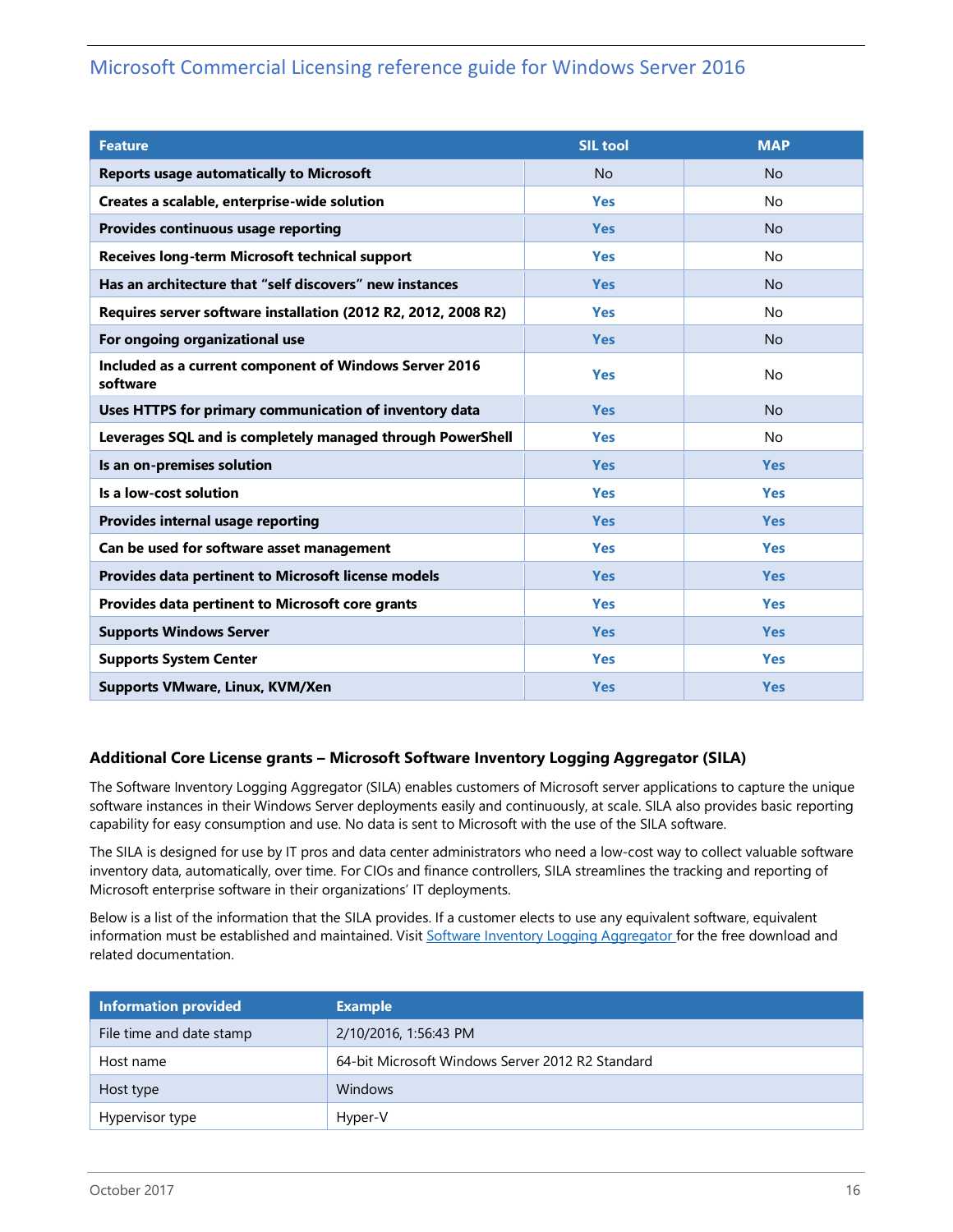| Processor manufacturer                               | Genuine Intel                                                                                                                                         |
|------------------------------------------------------|-------------------------------------------------------------------------------------------------------------------------------------------------------|
| Processor model                                      | Intel(R) Xeon(R) CPU E5440 @ 2.83GHz                                                                                                                  |
| VM name                                              | bfh42012DC01.contoso.company.com<br>Microsoft Windows Server 2012 Datacenter                                                                          |
| Simultaneously running Windows<br>Server VMs by host | 3                                                                                                                                                     |
| Physical processor count                             | 1                                                                                                                                                     |
| Physical core count                                  | 4                                                                                                                                                     |
| Virtual processor count                              | 1                                                                                                                                                     |
| Poll date time                                       | 2/10/2016, 1:56:43 PM                                                                                                                                 |
| VM last seen date time                               | 2/10/16, 1:20:27 PM                                                                                                                                   |
| Software name (applies to System<br>Center)          | Configuration manager Client<br>Microsoft Endpoint Protection Management Components<br>Microsoft Forefront Endpoint Protection 2010 Server Management |

# <span id="page-16-0"></span>Software Assurance migration rights by purchase program

Each Microsoft purchase program has different rules for Software Assurance migration entitlements during and at the end of an enrollment. The table below provides a summary. Customer rights are conditional on their, and their affiliates, continued compliance with the terms of their agreement, including payment for the Products. For complete details on these benefits, and for applicable Volume License program rules, refer to the **Product Terms**.

| Program                                            | Eligible licenses with Software Assurance on October 1, 2016                                                                                                                                                                     |
|----------------------------------------------------|----------------------------------------------------------------------------------------------------------------------------------------------------------------------------------------------------------------------------------|
|                                                    | <b>Customer rights during their then-current Software</b><br><b>Assurance enrollment term:</b>                                                                                                                                   |
|                                                    | • Essentials (OV, OL): Customer may upgrade to and use the<br>current Windows Server 2016 Essentials edition, subject to<br>Windows Server 2016 Essentials use rights.                                                           |
| • Enterprise Agreement                             | • Standard or Datacenter: Customer may upgrade to and use the                                                                                                                                                                    |
| • Microsoft Products and Services Agreement (MPSA) | current and corresponding Windows Server 2016 edition in<br>place of earlier versions, subject to Windows Server 2012 R2                                                                                                         |
| $\bullet$ Select                                   | processor-based use rights in the September 2016 Product<br>Terms. Windows Server 2016 use rights apply to net new                                                                                                               |
| • Select Plus                                      | licenses acquired outside of programmatic True-up rights.                                                                                                                                                                        |
| • Open Value (OV)                                  | <b>Customer rights upon expiration of their then-current</b>                                                                                                                                                                     |
| • Open License (OL)                                | <b>Software Assurance enrollment term:</b>                                                                                                                                                                                       |
|                                                    | • Essentials (OV, OL): Customer will receive perpetual rights for<br>the current Windows Server 2016 Essentials edition.                                                                                                         |
|                                                    | • Standard or Datacenter: Customer will receive perpetual core<br>license grants for the current and corresponding Windows<br>Server 2016 edition. Customer may renew Software Assurance<br>on the number core licenses granted. |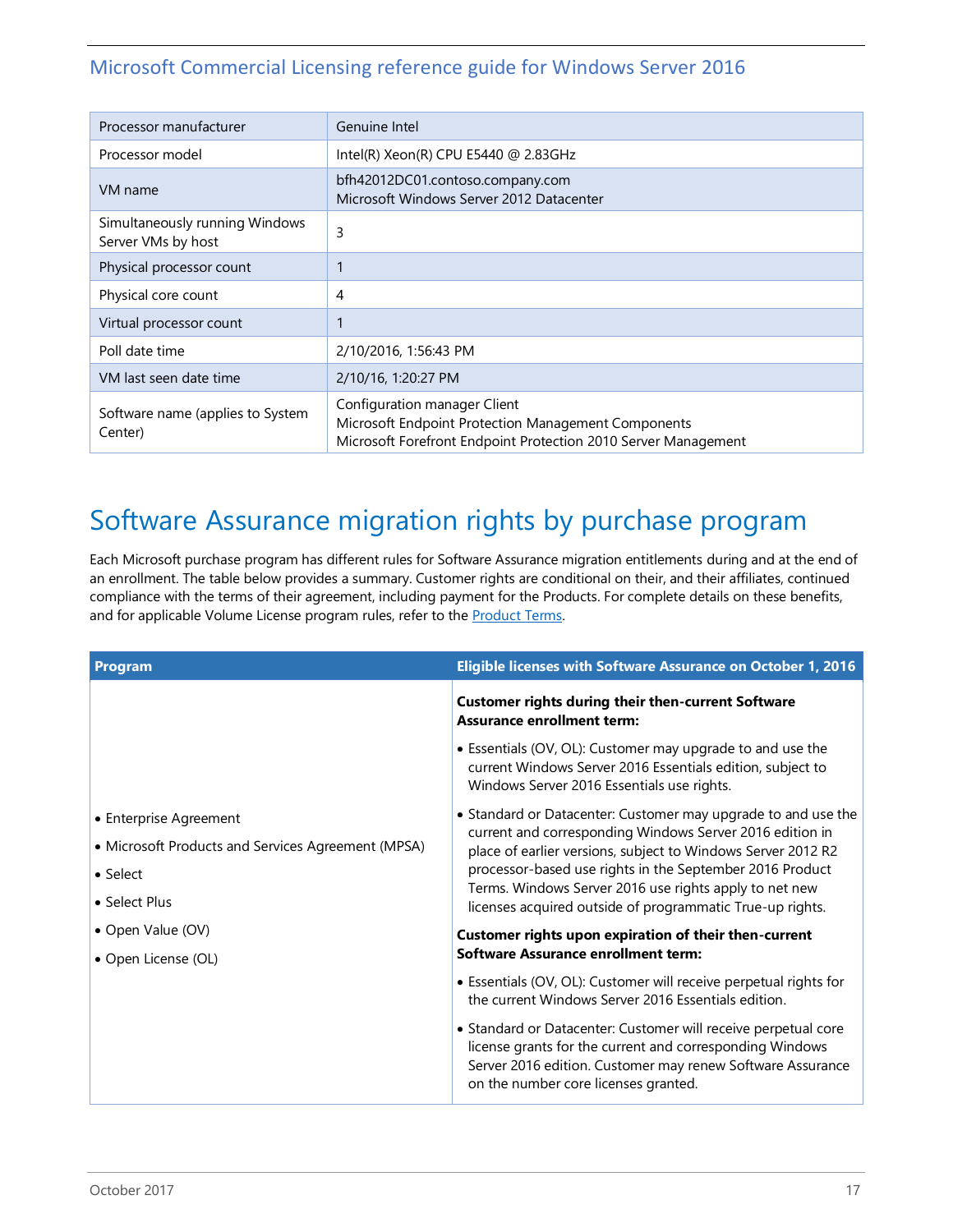- Enterprise Agreement Subscription
- Enrollment for Education Solutions (EES)
- Open Value Subscription (OVS)

#### **Customer rights during their then-current Software Assurance enrollment term:**

- Essentials (EES, OVS): Customer may upgrade to and use the current Windows Server 2016 Essentials edition, subject to Windows Server 2016 Essentials use rights.
- Standard or Datacenter: Customer may upgrade to and use the current and corresponding Windows Server 2016 edition in place of earlier version, subject to Windows Server 2012 R2 processor-based use rights in the September 2016 Product Terms. Windows Server 2016 use rights apply to net new licenses acquired outside of programmatic True-up rights.

#### **Customer options upon expiration of their then-current Software Assurance enrollment term:**

- Renew enrollment: Price is based on the new annual subscription price of the associated product. Windows Server 2016 use rights apply to subscription renewals.
- Buy-out the new product: Buy-out price is based on customer's CPS or reseller's channel price sheet. The customer should refer to the terms of their contract for details.

#### **Customer process for buy-outs of Standard or Datacenter subscription licenses:**

- Enterprise Agreement subscription customers must obtain and purchase processor buy-out SKUs from their Customer Price Sheet (CPS). EES and OVS customers do not have a CPS; they must therefore obtain and purchase processor buy-out SKUs from their reseller.
- EES customers must have licensed Windows Server under one or more Enrollments (including extensions) for at least 36 full calendar months immediately preceding their enrollment expiration.
- Once processor buy-out SKUs are purchased, the customer's License Summary reflects perpetual licenses. With these, the customer is now eligible for Software Assurance core licenses grants for Windows Server as specified in th[e Product Terms.](http://microsoftvolumelicensing.com/DocumentSearch.aspx?Mode=3&DocumentTypeId=53)
- Customer may renew Software Assurance on the number core licenses granted.

## <span id="page-17-0"></span>How Windows Server 2016 licenses are sold

Windows Server 2016 software licenses are sold through channels designed to meet the unique needs of customers. These sales channels include online retailers offering full packaged product (FPP) licenses of Windows Server software, original equipment manufacturers (OEMs) offering pre-installed licenses with their hardware systems, as well as Licensing Solutions Partners (LSPs) and Enterprise Software Advisors (ESAs) offering Windows Server software through Microsoft Commercial Licensing programs for end-customer organizations.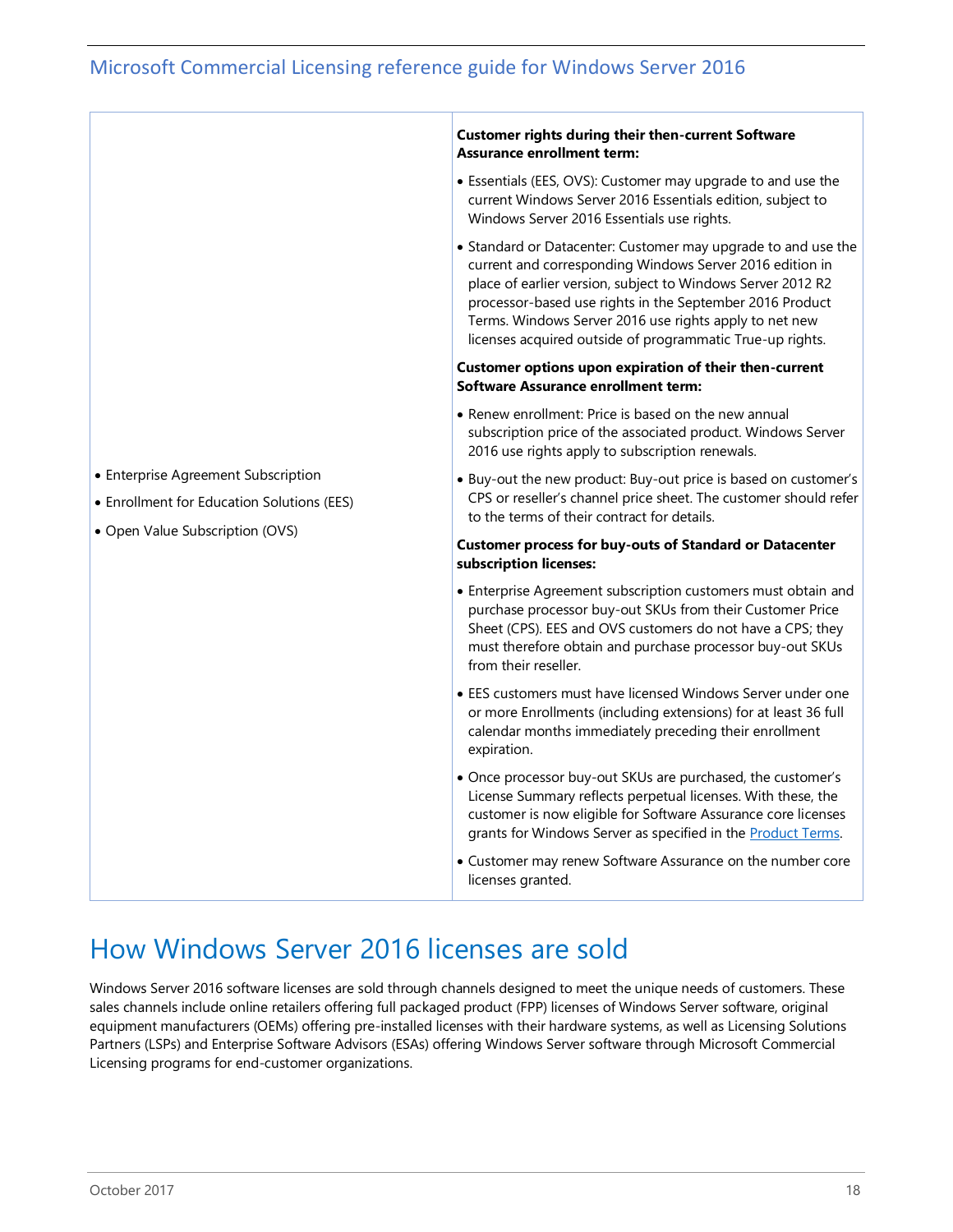### <span id="page-18-0"></span>**Commercial Licensing**

For organizations with as few as five users, Microsoft offers licensing programs to help reduce administrative overhead and software management costs, while enabling product licensing on an ongoing basis at a considerable discount. The various licensing options enable customers to choose the program that works best for their management and operational needs.

- Comprehensive programs that offer Software Assurance as a fixed benefit: Open Value (OV), Open Value Subscription (OVS), Enterprise Agreement, Enterprise Agreement subscription, Server and Cloud Enrollment (SCE).
- Transactional programs: Open and the Microsoft Products and Services Agreement (MPSA). Windows Server is not available through the Microsoft Independent Software Vendor (ISV) Royalty Licensing Program.

Microsoft also offers programs that can meet the specific needs of organizations that partner with Microsoft to provide additional software and services, such as the Microsoft Services Provider License Agreement (SPLA).

#### <span id="page-18-1"></span>**Server and Cloud Enrollment (SCE)**

The Server and Cloud Enrollment is an enrollment under the Microsoft Enterprise Agreement that enables highly committed customers to standardize broadly on one or more key server and cloud technologies from Microsoft. In exchange for making an installed base-wide commitment to one or more components of the Server and Cloud Enrollment, customers receive the best pricing and terms, plus other benefits, including cloud-optimized licensing options and simplified license management.

#### <span id="page-18-2"></span>**Channel availability**

This table below shows the primary channel availability for Windows Server 2016 software licenses. Every edition may not be available in all channels or licensing programs in all regions.

- For details about Microsoft Commercial Licensing Programs, download th[e Commercial Licensing Reference Guide.](http://download.microsoft.com/download/a/7/0/a70853c1-a783-4d48-a7ad-f404abdb1e7d/Microsoft_Volume_Licensing_Reference_Guide.pdf)
- For details about the Microsoft Server and Cloud Enrollment, visit th[e Commercial Licensing Enterprise Agreement](https://www.microsoft.com/en-us/licensing/licensing-programs/enterprise.aspx) website or download the [Server and Cloud Enrollment](http://download.microsoft.com/download/8/9/A/89A3F8B9-94DE-4956-A56E-F6D2B215D0E6/SCE_Datasheet.pdf) datasheet.

|                               | <b>Commercial</b><br><b>Licensing</b><br>programs: |             |             | <b>Third</b><br>party: |             | <b>Retail</b>  | <b>Other</b> |
|-------------------------------|----------------------------------------------------|-------------|-------------|------------------------|-------------|----------------|--------------|
| <b>Windows Server</b><br>2016 | <b>EA/EAS/SCE</b>                                  | <b>MPSA</b> | <b>OPEN</b> | <b>SPLA</b>            | <b>ISVR</b> | <b>FPP/ESD</b> | <b>OEM</b>   |
| Datacenter<br>edition         |                                                    |             | $\bullet$   | $\bullet$              |             | $\bullet$      |              |
| Standard edition              |                                                    |             |             | $\bullet$              |             |                |              |
| Essentials edition            |                                                    |             | ●           | $\bullet$              |             |                |              |

- *MPSA = Microsoft Products and Services Agreement*
- *EA/EAS/SCE = Enterprise Agreement, Enterprise Subscription Agreement, and Server and Cloud Enrollment*
- *FPP/ESD = Full Package Product and Electronic Software Download*
- *OEM = original equipment manufacturer*
- *ISVR = Independent Software Vendor (ISV) Royalty Licensing Program*
- *SPLA = Services Provider License Agreement*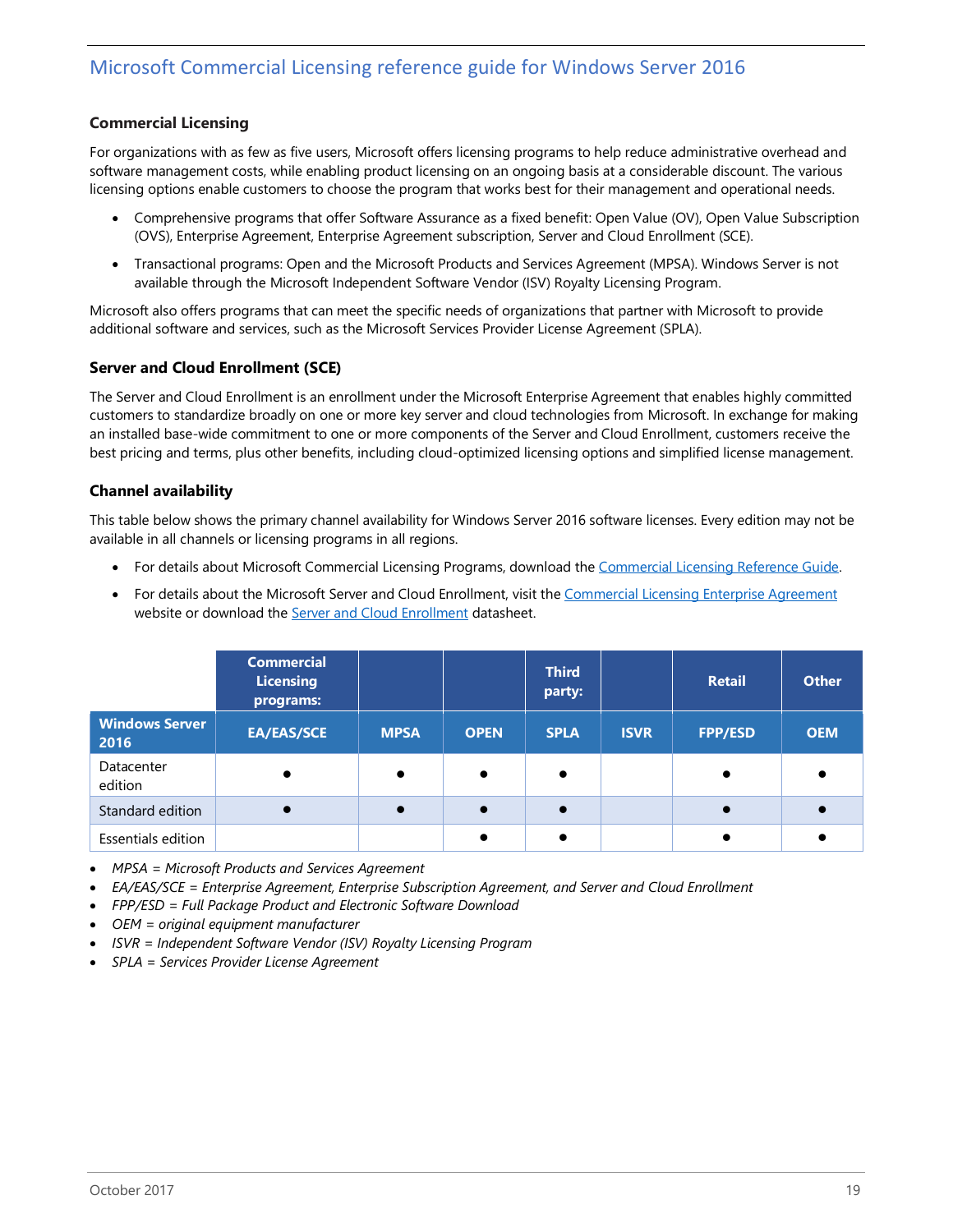# <span id="page-19-0"></span>Availability through Commercial Licensing programs

Licenses for Windows Server 2016 editions are available in the following Microsoft Commercial Licensing programs.

| <b>Windows Server</b><br>2016 | <b>OL</b> | $S/S+$    | <b>MPSA</b> | <b>OV/OVS</b> | <b>EA/EAS</b> | <b>OVS-ES</b> | <b>EES</b> |
|-------------------------------|-----------|-----------|-------------|---------------|---------------|---------------|------------|
| Datacenter Edition            |           | $\bullet$ | $\bullet$   |               |               |               |            |
| <b>Standard Edition</b>       |           | $\bullet$ | $\bullet$   |               |               |               |            |
| <b>Essentials Edition</b>     |           |           |             |               |               |               |            |

- *OL = Open License*
- *S/S+ = Select and Select Plus*
- *MPSA = Microsoft Products and Services Agreement*
- *OV/OVS = Open Value and Open Value Subscription*
- *EA/EAS = Enterprise Agreement and Enterprise Subscription Agreement*
- *OVS-ES = Open Value Subscription – Education Solutions*
- <span id="page-19-1"></span>• *EES = Enrollment for Education Solutions*

# Volume Activation

Volume Activation is a set of technologies and tools designed to automate the product activation process for systems that are deployed under a Microsoft Commercial Licensing agreement. Windows Server 2016 includes technologies designed to simplify the task of configuring the distribution and management of an organization's volume software licenses. For more information, visit [Volume Activation Overview.](http://technet.microsoft.com/en-us/library/hh831612.aspx) 

- **The Volume Activation Services server role**: Volume Activation Services is a server role in Windows Server (2012, 2012 R2, 2016, or later editions) that enables a customer to automate and simplify the issuance and management of Microsoft software volume licenses for a variety of scenarios and environments. With Volume Activation Services, the customer can install and configure the Key Management Service (KMS) and enable Active Directory-based activation.
- **Key Management Service (KMS)**: KMS is a role service that allows organizations to activate systems within their network from a server where a KMS host has been installed. With KMS, IT pros can complete activations on their local network, eliminating the need for individual computers to connect to Microsoft for product activation. KMS does not require a dedicated system, and it can be cohosted on a system that provides other services. By default, volume editions of Windows 8 (or later editions) and Windows Server 2012 (or later editions) connect to a system that hosts the KMS service to request activation. No action is required from the user.
- **Active Directory-based activation**: Active Directory-based activation is a role service that allows the customer to use Active Directory Domain Services (Active Directory DS) to store activation objects, which can further simplify the task of maintaining volume activation services for a network. With Active Directory-based activation, no additional host server is needed, and activation requests are processed during computer startup.

Any computers running Windows 8 (or later editions) and Windows Server 2012 (or later editions) with a Generic Volume License Key (GVLK) that are connected to the domain will activate automatically and transparently. They will stay activated as long as they remain members of the domain and maintain periodic contact with a domain controller. Activation takes place after the licensing service starts. When this service starts, the computer running Windows 8 (or later editions) and Windows Server 2012 (or later editions) contacts Active Directory DS automatically, receives the activation object, and activates without user intervention.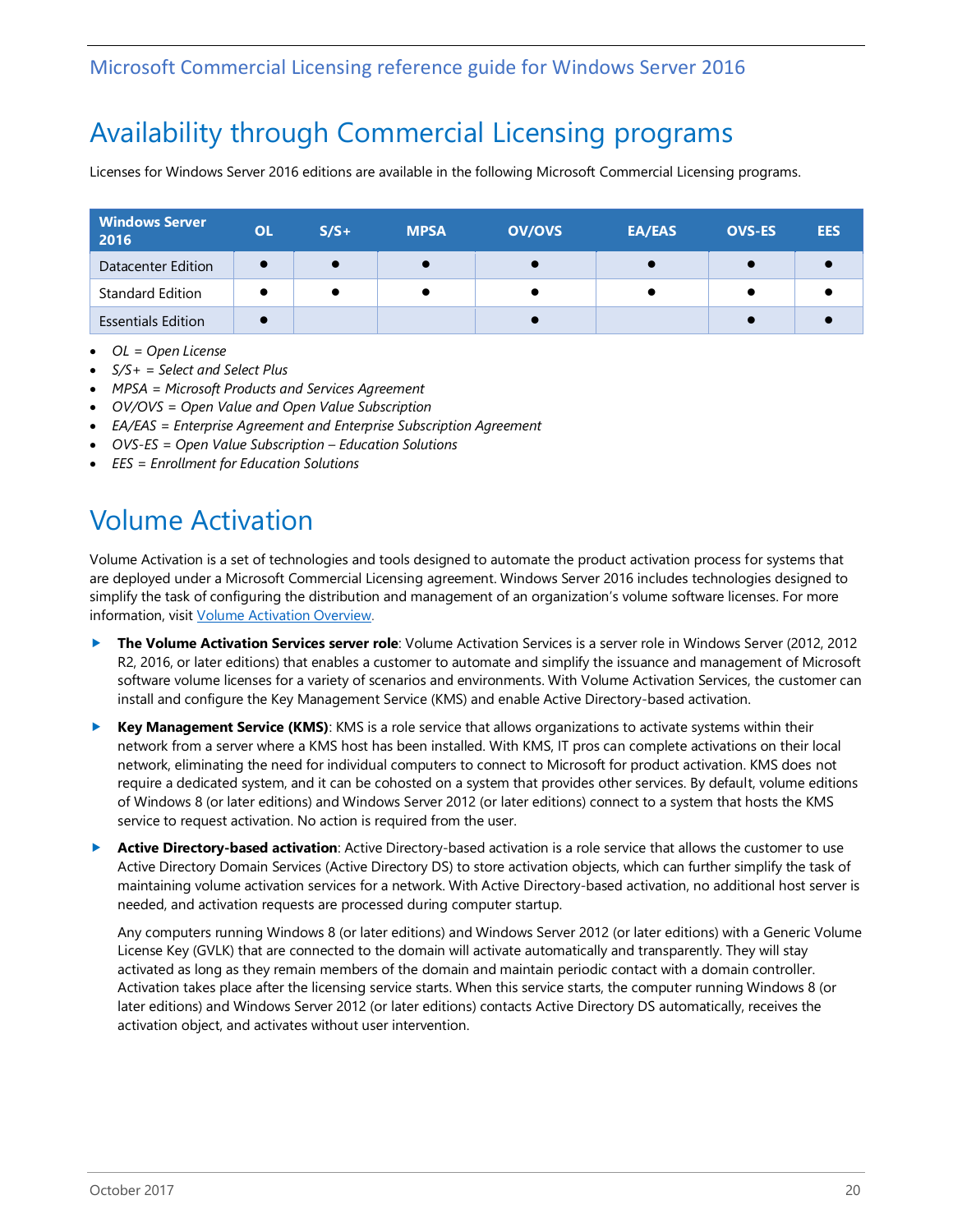# <span id="page-20-0"></span>Downgrade rights

Windows Server 2016 is streamlined and simple, making it easy for customers to choose the edition that is right for their needs. Choose from three primary editions of Windows Server, based on organization size as well as virtualization and datacenter requirements. Customers can also choose to deploy earlier versions of the same edition or lower editions in place of what they are licensed for. These are referred to as "downgrade rights" and "down edition rights." When invoking downgrade rights or down edition rights, the license terms of the version and edition acquired still govern use of the software.

|                                   | Deployment options <sup>1</sup>             | Deployment options <sup>1</sup> |                         |
|-----------------------------------|---------------------------------------------|---------------------------------|-------------------------|
| <b>Licensed edition</b>           | <b>Down editions</b>                        | Versions <sup>2</sup>           | Use rights <sup>3</sup> |
|                                   | Windows Server Datacenter                   | 2012 R2 or earlier              | 2016                    |
|                                   | <b>Windows Server Standard</b>              | 2012 R <sub>2</sub> or earlier  | 2016                    |
| Windows Server 2016<br>Datacenter | <b>Windows Server Essentials</b>            | 2012 R2 or earlier              | 2016                    |
|                                   | Windows Web Server                          | 2008 R2 or earlier              | 2016                    |
|                                   | Windows HPC Server                          | 2008 R2 or earlier              | 2016                    |
|                                   | <b>Windows Server Standard</b>              | 2008 R2 or earlier              | 2016                    |
|                                   | Windows Server Essentials                   | 2012 R2 or earlier              | 2016                    |
| Windows Server 2016 Standard      | Windows Web Server                          | 2008 R2 or earlier              | 2016                    |
|                                   | Windows HPC Server                          | 2008 R2 or earlier              | 2016                    |
| Windows Server 2016<br>Essentials | Windows Small Business Server<br>Essentials | 2008 R2 or earlier              | 2016                    |

 $1$  Shows software editions and versions that may be used in place of the appropriately licensed edition in a given OSE.

 $2 \text{ Customers}$  may downgrade to any other version as long as they have the appropriate media and keys.

<span id="page-20-1"></span> $3$  All use rights are still governed by the licensed edition.

# Planning for Windows Server 2016

When planning to deploy Windows Server 2016, either through upgrades or new licenses, remember the following:

- $\triangleright$  Select the edition of Windows Server 2016 based on virtualization needs and edition features:
	- **Datacenter** edition for highly virtualized and software-defined datacenter environments
	- **Standard** edition for low-density or non-virtualized environments
	- **Essentials** edition for small businesses with up to 25 users and 50 devices running one- or two-processor servers.
- ▶ Renewing Software Assurance is the best way to protect investments and provide access to new versions, Deployment Planning Services, and technical assistance
- ▶ Core CAL and Enterprise CAL Suites will continue to be the most cost-effective way to purchase Windows Server CALs to access workloads running on Windows Server 2016 Standard and Datacenter editions.
- The Microsoft Core Infrastructure Suite (CIS) will continue to offer the best value for private cloud and datacenter management pricing.
- $\blacktriangleright$  Learn how flexible payments can help get the IT the customer needs and stay on budget. For program details, visit [Microsoft Financing,](https://www.microsoft.com/en-us/licensing/how-to-buy/financing.aspx) contact a Microsoft Solution Partner directly, or call (800) 936-3500 in the United States and Canada.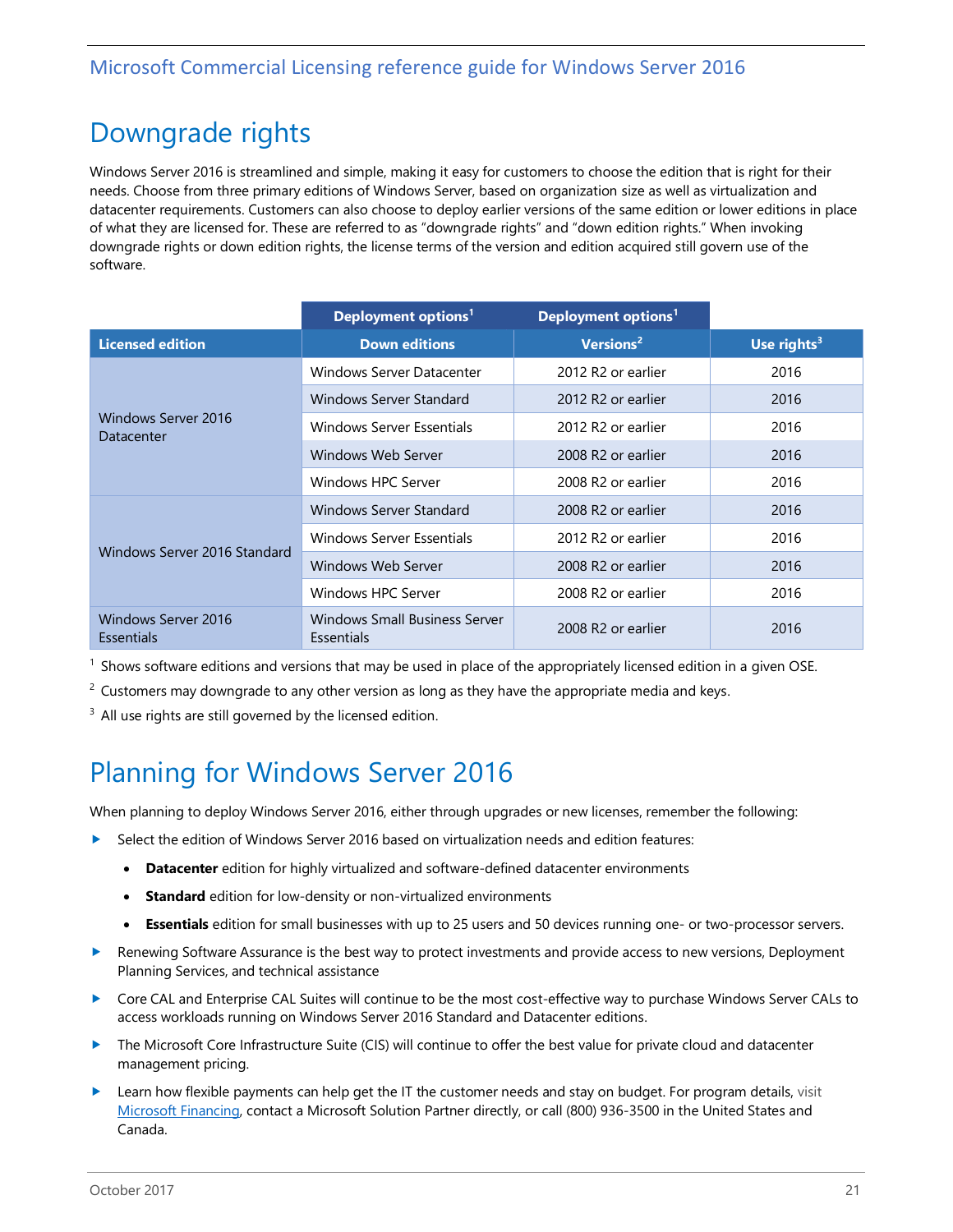Prices and pricing levels vary. Microsoft does not determine pricing or payment terms for licenses acquired through resellers. Microsoft reaches customers at sales offices, support centers, and technology centers around the world. For specific pricing, [connect with a Microsoft reseller at a sales office.](https://www.microsoft.com/en-us/WorldWide.aspx) 

# <span id="page-21-0"></span>Frequently asked licensing questions (FAQ)

For complete details and information on licensing, refer to the **[Product Terms](https://www.microsoft.com/en-us/licensing/product-licensing/products.aspx#PT)** for Commercial Licensing use rights, or the *End* [User License Agreement](http://www.microsoft.com/en-us/legal/intellectualproperty/UseTerms/default.aspx) for other channels.

#### **1. How are Windows Server 2016 Standard and Datacenter editions licensed?**

With the launch of Windows Server 2016 Datacenter edition and Windows Server 2016 Standard edition, Windows Server licensing transitioned from being processor-based to being core-based. For both Standard and Datacenter editions, the minimum number of core licenses required equals the number of physical cores on the licensed server, subject to a minimum of 8 core licenses per physical processor and a minimum of 16 core licenses per server. Core licenses are sold in 2-packs as well as optional 16-packs (for convenience). Eight 2-packs and one 16-pack are priced the same and provide equivalent use rights. However, point counts may vary, so MPSA and Open Volume customers should assess which pack sizes work best for them.

#### **2. Do the minimum licensing requirements apply to all servers?**

Yes. Regardless of the number of physical processors or physical cores on a server, the number of core licenses required equals the number of physical cores on the licensed server, subject to a minimum of 8 core licenses per physical processor and a minimum of 16 core licenses per server.

#### **3. Do I have to license all cores on the server, even if they are disabled?**

Yes. All physical cores on all physical processors on a server must be sufficiently licensed, even if they have been disabled.

#### **4. Can I split my Windows Server 2016 core licenses across multiple servers?**

Yes. Core licenses are sold in 2-packs, as well as optional 16-packs (for convenience), and each individual license may be assigned to a separate physical server.

#### **5. Can I assign a Windows Server 2016 license to a virtual machine?**

No. Licenses are assigned to the physical server. After assigning the required number of core licenses to a physical server, the customer has the rights to use the operating system environments (OSEs) (for example, virtual machines), Hyper-V containers, and Windows Server containers on that licensed server.

#### **6. Can I mix Windows Server 2016 Datacenter and Standard licenses on the same server?**

No. All physical cores on a given server must be licensed with the same version and edition. The customer can run different editions or older versions of Windows Server software as guests within virtual OSEs, but they are not allowed to assign licenses of different versions or editions to the same physical server to license the physical cores on the server.

### **7. Are CALs required for access to Windows Server 2016 Standard and Datacenter editions?**

Yes, server software access for Windows Server 2016 Standard and Datacenter editions requires access licenses. Server software access for Windows Server 2016 Standard and Datacenter editions requires either Client Access Licenses (CALs) or External Connectors (ECs). Each user or device that accesses the licensed servers requires a Windows Server CAL. External access to the licensed server requires a CAL for each user or device or, alternatively, a Windows Server EC. Customers may use a combination of user and device CALs and External Connector licenses as required.

### **8. Which Access Licenses do I use to access Windows Server 2016?**

Windows Server 2016 Client Access Licenses (CALs) and 2016 External Connectors permit access to the Windows Server 2016 server software and prior versions of Windows Server software. Each user or device that accesses the licensed servers requires a Windows Server CAL. External access to the licensed server requires CALs for each accessing user or device or, alternatively, a Windows Server External Connector. Customers may use a combination of user and device CALs and External Connector licenses as required.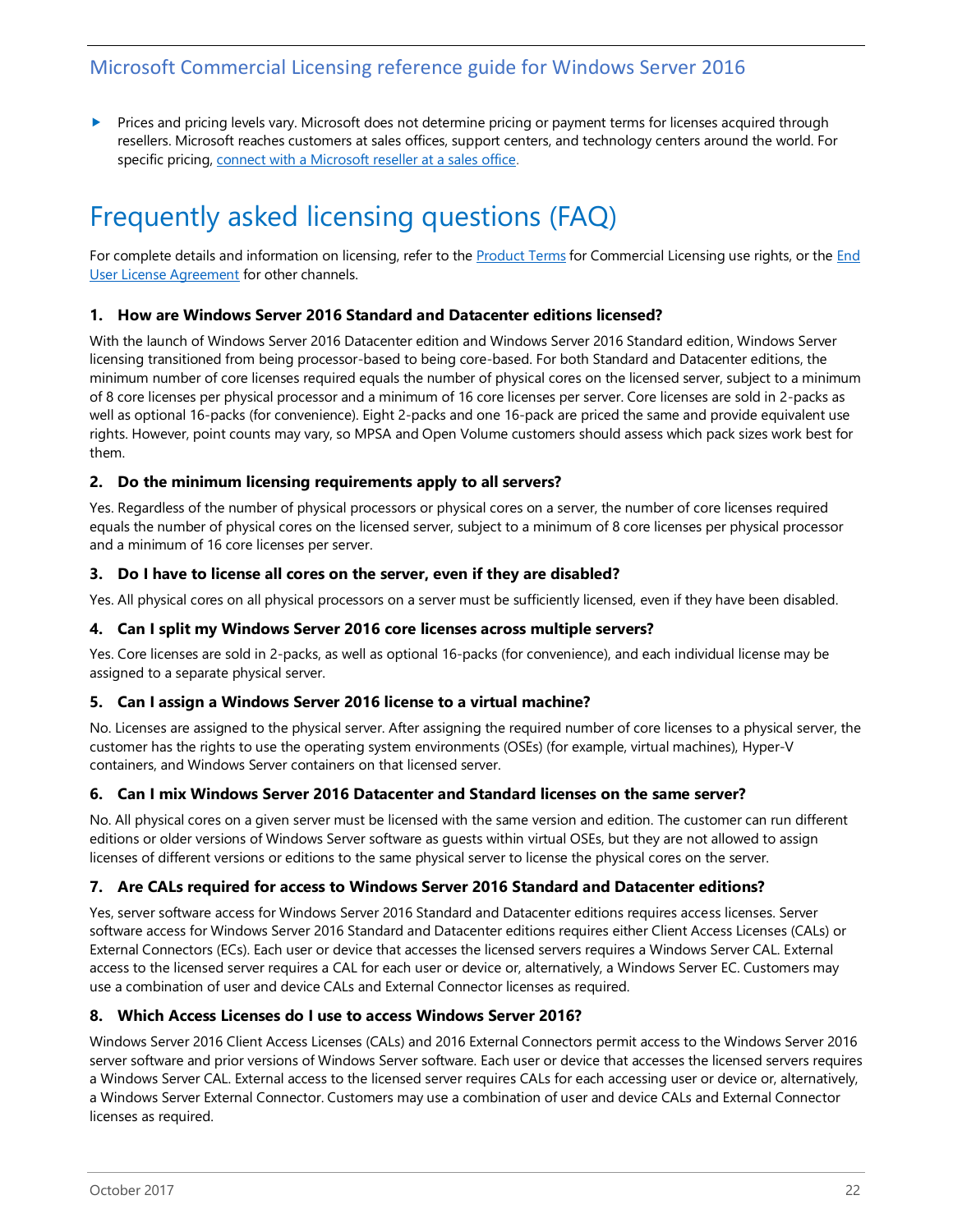- ▶ CALs: Each user or device that accesses licensed servers requires a Windows Server CAL (Base CAL). Each user or device that accesses advanced functionality on the licensed server requires the associated CAL (Additive CAL). Additive CALs must be licensed in addition to the corresponding Base CALs for access to advanced functionality.
- **External Connectors:** External access to licensed servers requires CALs (Base CALs) for each accessing user or device or, alternatively, a Windows Server External Connector (Base EC) for each server that is accessed. External access to advanced functionality on licensed servers requires the associated CAL (Additive CAL) for each accessing user or device or, alternatively, the associated External Connector (Additive EC) for each server accessed. Additive External Connectors must be licensed in addition to the corresponding Base External Connectors for access to advanced functionality on the licensed server.

#### **9. Are there any exceptions to the CAL and External Connector requirements?**

Yes, CALs and External Connectors are not required for access by another licensed server, to access server software running a web workload or HPC Workload, or to access in a physical OSE used solely for hosting and managing virtual OSEs.

#### **10. What is the difference between Base and Additive access licenses?**

Base access licenses provide access for Windows Server 2016 Standard and Datacenter editions. Windows Server CAL and Windows Server External Connector licenses are Base access licenses. Additive access licenses provide access to advanced server functionality and are available as CALs and External Connector licenses. CALs and External Connector licenses for Windows Server Remote Desktop Services, Windows Server Active Directory Rights Management Services, and Microsoft Identity Manager are all Additive access licenses. Additive access licenses must be acquired in addition to the corresponding Base access licenses for access to advanced server functionality.

### **11. Do I still need a separate CAL to access advanced server functionality for Windows Server 2016?**

Yes. The licensing requirements for access to advanced server functionality have not changed with Windows Server 2016. Advanced server functionality requires Additive access licenses, which are available as CALs and External Connector. Windows Server Remote Desktop Services, Windows Server Active Directory Rights Management Services, and Microsoft Identity Manager all require Additive access licenses. Additive access licenses must be licensed in addition to the corresponding Base access licenses. Base access licenses provide access for Windows Server 2016 Standard and Datacenter editions. Windows Server CAL and Windows Server External Connector licenses are Base access licenses. Additive CALs must be licensed in addition to the corresponding Base CALs for access to advanced functionality on the licensed server.

### **12. What is the difference between Windows Server 2016 Standard and Datacenter editions?**

As with prior versions, Windows Server 2016 Standard and Datacenter editions include the core functionality of Windows Server and offer different virtualization rights. New features were added to both editions of Windows Server 2016, including Host Guardian Service and Nano Server. Windows Server 2016 Datacenter edition includes additional features such as Shielded Virtual Machines, software-defined networking, Storage Spaces Direct, and Storage Replica.

### **13. What are some of the features available in Windows Server 2016 Datacenter and Standard editions?**

There are a variety of new features in Windows Server 2016 Datacenter and Standard editions. Here are just a few examples:

- **Nano Server** is a deeply refactored version of Windows Server with a small footprint and remotely managed installation, optimized for the cloud and a DevOps workflow. It is a purpose-built operating system designed to run born-in-thecloud applications and containers. It is designed for fewer patch and update events, faster restarts, better resource utilization and tighter security. Learn more abou[t Nano Server.](https://technet.microsoft.com/en-us/windows-server-docs/get-started/getting-started-with-nano-server)
- **Containers** are the next evolution in virtualization and empower software developers to create the next generation of applications experiences. A container is an isolated, resource controlled, and portable operating environment where an application can run without affecting the rest of the system and without the system affecting the application. Other advantages of containers include speed, simplified DevOps, and increased flexibility in application development.
	- **Windows Server containers** provide application isolation through process and namespace isolation technology. A Windows Server container shares a kernel with the container host and all containers running on the host. Learn more about [Windows Server Containers.](https://msdn.microsoft.com/en-us/virtualization/windowscontainers/about/about_overview)
	- **Hyper-V containers** expand on the isolation provided by Windows Server Containers by running each container in a highly optimized virtual machine. In this configuration, the kernel of the container host is not shared with the Hyper-V containers.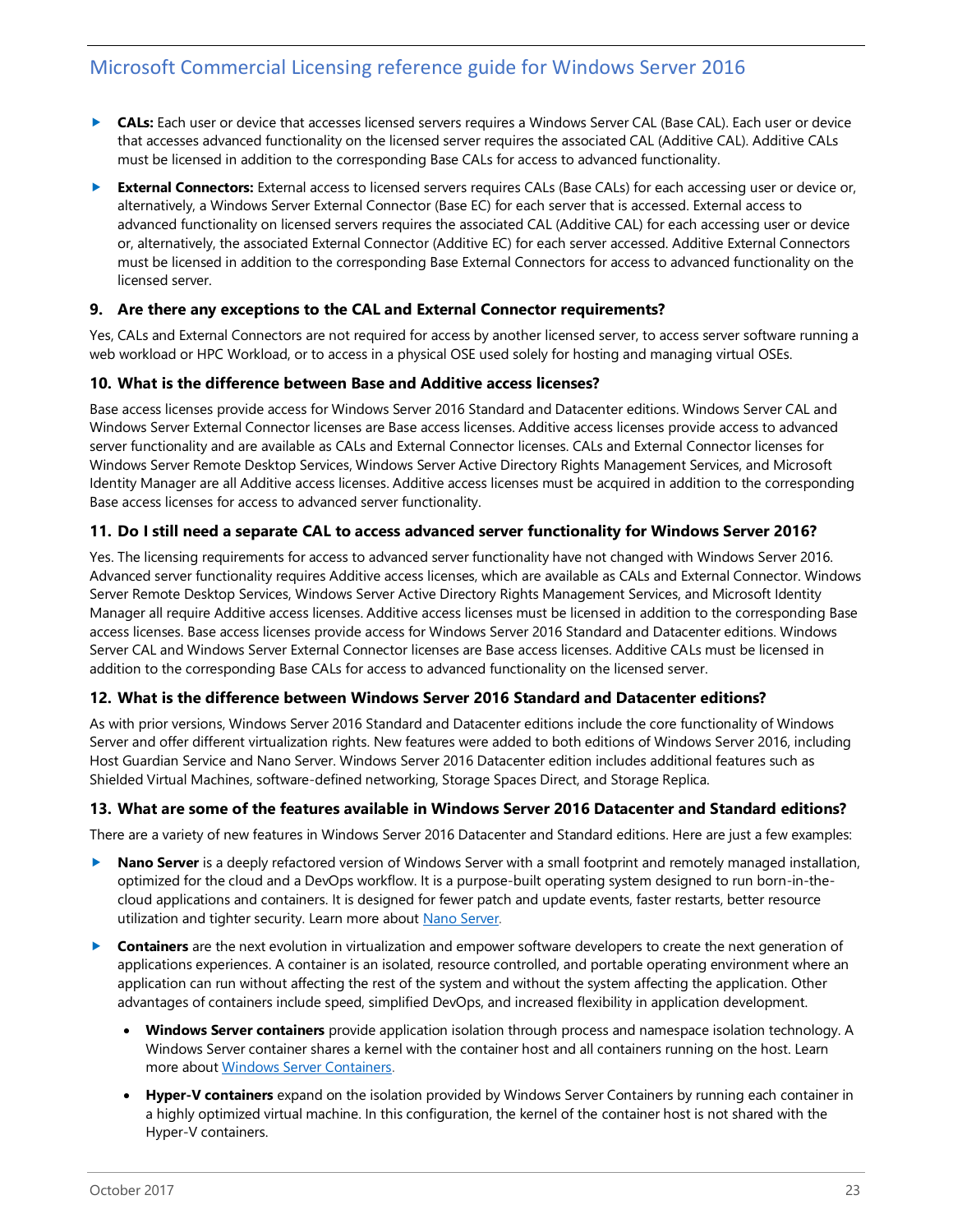- **Shielded Virtual Machines** (Shielded VMs) provide a more secure environment for VMs and extend to virtual machines the same security capabilities (for example, secure boot, TPMs, disk encryption) that physical machines have enjoyed for years. As a result, the data and state of a Shielded VM are protected against inspection, theft and tampering from malware running on a Hyper-V host as well as the fabric admins administering it. Shielded VMs are available with Datacenter edition. Learn more about [Shielded VMs.](https://blogs.technet.microsoft.com/datacentersecurity/2016/03/14/windows-server-2016-shielded-vms-protecting-tenant-secrets/)
- **Host Guardian Service** (HGS) is a main component for configuring guarded hosts and running Shielded VMs. HGS provides Attestation and Key Protection services that enable Hyper-V to run Shielded VMs. A Hyper-V host is known as a "guarded host" once the Attestation service affirmatively validates its identity & configuration. Once affirmatively attested, the Key Protection service provides the transport key (TK) needed to unlock & run Shielded VMs. Without HGS, a Hyper-V host cannot power a Shielded VM on because it can't decrypt it. Why? Because Hyper-V doesn't have the keys—only HGS does. HGS won't hand out the keys to a Hyper-V host until that host has been measured and is considered "healthy"—a process known as "attestation." Learn more about the [Host Guardian Service.](https://blogs.technet.microsoft.com/datacentersecurity/2016/03/16/windows-server-2016-and-host-guardian-service-for-shielded-vms/)

#### **14. How do I determine which Windows Server 2016 edition is right for me?**

Because Windows Server 2016 Standard and Datacenter editions provide different virtualization rights and offer differentiated features, the decision will be based on virtualization, datacenter, and infrastructure strategies.

- **Datacenter:** If the customer's strategy includes highly virtualized and software-defined datacenter environments, Datacenter edition provides optimum flexibility. When all physical cores on the server are licensed, Datacenter edition provides rights to use unlimited Operating System Environments (OSEs) or Hyper-V containers and unlimited Windows Server containers on the licensed server. This edition allows elasticity to add and move virtual OSEs across Datacenter licensed servers without needing to track the virtual OSE count on that server. Datacenter edition includes Nano Server, Host Guardian Service, Shielded Virtual Machines, software-defined networking, Storage Spaces Direct, and Storage Replica.
- ▶ **Standard:** If the customer's strategy includes low density or non-virtualized environments, Standard edition is the right product for their needs. When all physical cores on the server are licensed, Standard edition provides rights to use two OSEs or Hyper-V containers and unlimited Windows Server containers on the licensed server. Standard edition includes Nano Server and Host Guardian Service.
- **Essentials:** If the customer's strategy includes a cloud-connected first server for small businesses with up to 25 users and 50 devices, Essentials edition is the right product for their needs. Each server license provides rights to use one running instance of the server software in either a physical OSE or virtual OSE on the licensed server.

### **15. What are the licensing requirements for use of Nano Server?**

Nano Server is an elective deployment option for Windows Server 2016 Standard and Datacenter editions. The customer needs to assign the required number of core licenses to the physical server. For both Standard and Datacenter editions, the minimum number of core licenses required equals the number of physical cores on the licensed server, subject to a minimum of 8 core licenses per physical processor and a minimum of 16 core licenses per server.

To use Nano Server, the customer needs active Software Assurance on their Windows Server Standard or Datacenter server licenses. Additionally, they need active Software Assurance on Windows Server Base CALs or External Connectors. If they are licensed to access advanced server functionality, such as Remote Desktop Services, active Software Assurance is required on those applicable Windows Server Additive CALs or External Connectors.

#### **16. What are the virtualization rights for Windows Server 2016 Standard and Datacenter editions?**

Standard edition has rights to use two OSEs or two Hyper-V containers and unlimited Windows Server containers when all cores on the server are licensed (subject to a minimum of 8 core licenses per physical processor and a minimum of 16 core licenses per server). Datacenter edition has rights to use unlimited OSEs, Hyper-V containers, and Windows Server containers when all cores on the server are licensed (subject to a minimum of 8 core licenses per physical processor and a minimum of 16 core licenses per server).

#### **17. Are Hyper-V containers and Windows Server containers OSEs?**

Yes. Both container types meet the definition of OSE: all or part of an operating system instance, or all or part of a virtual (or otherwise emulated) operating system instance which enables separate machine identity (primary computer name or similar unique identifier) or separate administrative rights, and instances of applications, if any, configured to run on the operating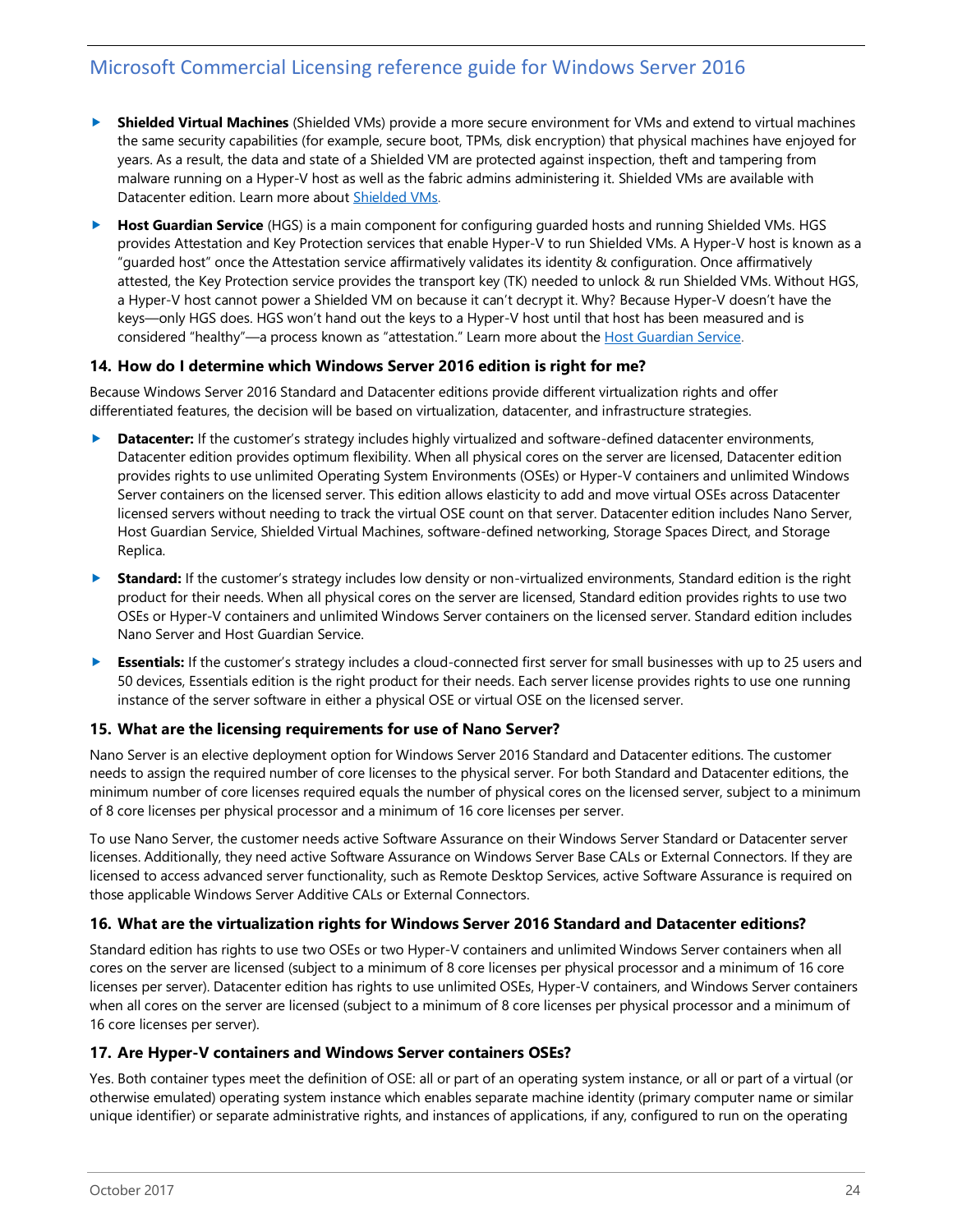system instance or parts identified above. A physical hardware system can have one physical OSE and/or one or more virtual OSEs.

#### **18. If I have a Windows Server 2016 Standard edition license, how can I increase my virtualization rights?**

With the Windows Server 2016 Standard edition licensing model, the customer can expand the virtualization capacity of their licensed server in two ways (note: for MPSA customers, "stepping up" is done with transition licenses):

- 1. Purchase Step-Up licenses for Datacenter edition. "Stepping up" from Standard edition licenses to Datacenter edition licenses gives rights to run unlimited Operating System Environments (OSEs) or Hyper-V containers on the licensed server. To use this benefit, the underlying Standard licenses must have Software Assurance.
	- For example, a 2-processor server with 10 cores per processor requires 20 core licenses with Software Assurance for Standard edition and has rights to two OSEs or Hyper-V containers. To "step up" to Datacenter, purchase 20 (in other words, ten 2-packs of core licenses or one 16-pack and two 2-packs of core licenses) Software Assurance Step-Up licenses for Datacenter and assign them to the server.
- 2. Purchase additional licenses for Standard edition. Assigning additional licenses to the same physical server gives rights to run additional OSEs or Hyper-V containers on the licensed server. The server must have the correct number of licenses assigned to it to ensure coverage of all OSEs or Hyper-V containers running at any given time.
	- For example, a 2-processor server with 8 cores per processor requires 16 core licenses for Standard edition and has rights to two OSEs or two Hyper-V containers. For each additional two OSEs or two Hyper-V containers the customer wishes to use, an additional 16 core licenses (in other words, eight 2-packs of core licenses or one 16 pack of core licenses) must be assigned to the server.

| "Stacking" Standard               | 2-processor server with 8 cores per processor (16 cores total) |                                     |  |  |  |  |
|-----------------------------------|----------------------------------------------------------------|-------------------------------------|--|--|--|--|
| <b>OSEs or Hyper-V containers</b> | Required # core licenses <sup>1</sup>                          | Required # 2-pack SKUs <sup>2</sup> |  |  |  |  |
| 2 per server                      | 16                                                             |                                     |  |  |  |  |
| 4 per server                      | 32                                                             | 16                                  |  |  |  |  |
| 6 per server                      | 48                                                             | 24                                  |  |  |  |  |
| 8 per server                      | 64                                                             |                                     |  |  |  |  |

Core licenses are sold in 2-packs as well as optional 16-packs (for convenience).

2 Eight 2-packs and one 16-pack are priced the same and provide equivalent use rights. However, point counts may vary, so MPSA and Open Volume customers should assess which pack sizes work best for them.

### **19. How does the price of Windows Server 2016 compare to Windows Server 2012 R2?**

Core licenses for Windows Server 2016 are sold in 2-packs and 16-packs. The price of 16 core licenses (eight 2-packs of core licenses or one 16-pack of core licenses) for Windows Server 2016 (Standard or Datacenter) is approximately the same as the price of one 2-processor license for Windows Server 2012 R2 (Standard or Datacenter).

Prices and pricing levels vary. Microsoft does not determine pricing or payment terms for licenses acquired through resellers. Microsoft reaches customers at sales offices, support centers, and technology centers around the world. For specific pricing, [connect with a Microsoft reseller at a sales office.](https://www.microsoft.com/en-us/WorldWide.aspx)

Eight 2-packs and one 16-pack are priced the same and provide equivalent use rights. However, point counts may vary, so MPSA and Open Volume customers should assess which pack sizes work best for them.

|                                             | <b>License</b>         | <b>Price</b> | <b>Quantity</b> | <b>Total</b> |
|---------------------------------------------|------------------------|--------------|-----------------|--------------|
| Windows Server<br>Datacenter 2016           | $2$ -pack <sup>1</sup> | $$578^2$     |                 | \$4,620      |
| <b>Windows Server</b><br>Datacenter 2012 R2 | 2-processor            | $$4,617^3$   |                 | \$4,617      |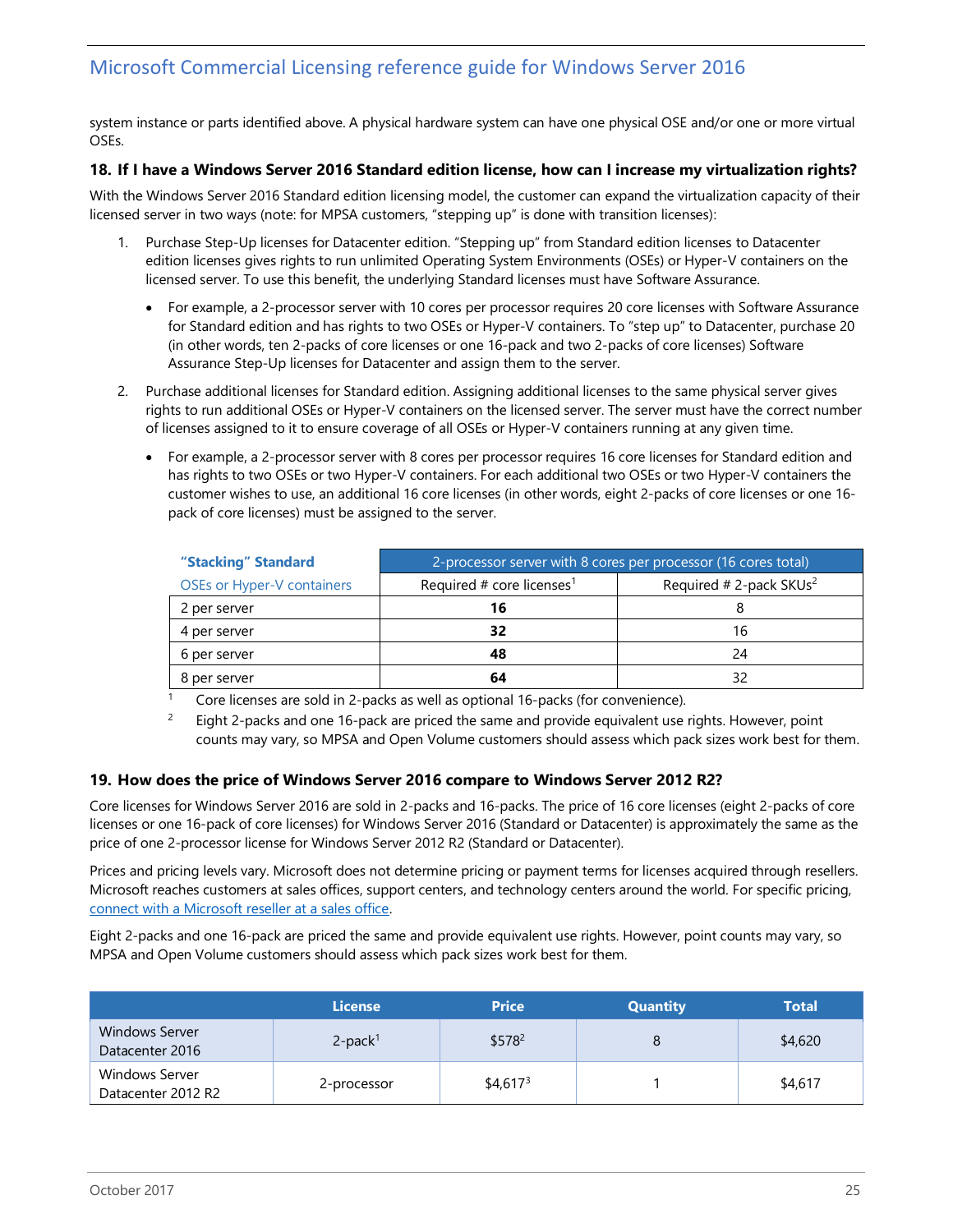| Windows Server Standard<br>2016                | $2$ -pack $1$ | \$832    | \$664 |
|------------------------------------------------|---------------|----------|-------|
| Windows Server Standard<br>2012 R <sub>2</sub> | 2-processor   | $$662^3$ | \$662 |

1 Licenses are sold in 2-packs as well as optional 16-packs (for convenience). Eight 2-packs and one 16-pack are priced the same and provide equivalent use rights. However, point counts may vary, so MPSA and Open Volume customers should assess which pack sizes work best for them.

<sup>2</sup> Open NL, ERP, L&SA, one-year annualized price, January 2017. Prices and pricing levels vary.

<sup>3</sup> Open NL, ERP, L&SA, one-year annualized price, September 2016. Prices and pricing levels vary.

#### **20. How do I determine whether Standard or Datacenter edition is more economical?**

The number of core licenses required depends on the number of physical cores on the server, as well as the number of Operating System Environments (OSEs) or Hyper-V containers that the customer will be running.

- **For a server with 13 or more OSEs or Hyper-V containers, Datacenter edition is recommended:** 
	- A. **Datacenter core licenses:** For each server, the number of core licenses required equals the number of physical cores on the licensed server, subject to a minimum of 8 core licenses per physical processor and a minimum of 16 core licenses per server. Core licenses are sold in 2-packs as well as optional 16-packs (for convenience). Eight 2 packs and one 16-pack are priced the same and provide equivalent use rights. However, point counts may vary, so MPSA and Open Volume customers should assess which pack sizes work best for them.
	- B. **Datacenter instances:** When all physical cores on the server are licensed, Datacenter edition provides rights to use unlimited Operating System Environments (OSEs) or Hyper-V containers and unlimited Windows Server containers on the licensed server.
- For a server with fewer than 13 OSEs or Hyper-V containers, Standard edition is recommended:
	- C. **Standard core licenses:** For each server, the number of core licenses required equals the number of physical cores on the licensed server, subject to a minimum of 8 core licenses per physical processor and a minimum of 16 core licenses per server. Core licenses are sold in 2-packs as well as optional 16-packs (for convenience). Eight 2-packs and one 16-pack are priced the same and provide equivalent use rights. However, point counts may vary, so MPSA and Open Volume customers should assess which pack sizes work best for them.
	- D. **Standard instances:** When all physical cores on the server are licensed, Standard edition provides rights to use two Operating System Environments (OSEs) or Hyper-V containers and unlimited Windows Server containers on the licensed server. For each additional two OSEs or two Hyper-V containers the customer wishes to use, an equivalent number of additional core licenses must be assigned to the server as specified in C, above.
- The following table demonstrates the economic breakeven point between Windows Server 2016 Standard and Windows Server 2016 Datacenter, given the licensing requirements and virtualization rights for each edition.

| <b>Version choice (breakeven)</b>     |         | 2-processor server with 8 cores per processor (16 cores total) |         |         |         |         |         |         |         |
|---------------------------------------|---------|----------------------------------------------------------------|---------|---------|---------|---------|---------|---------|---------|
| OSEs or Hyper-V containers            | 2       | 4                                                              | 6       | 8       | 10      | 12      | 13      | 14      | 16      |
| Cores to license                      | 16      | 16                                                             | 16      | 16      | 16      | 16      | 16      | 16      | 16      |
| 2-pack core licenses <sup>2</sup>     | 8       | 8                                                              | 8       | 8       | 8       | 8       | 8       | 8       | 8       |
| Datacenter core licenses <sup>1</sup> | \$4,620 | \$4,620                                                        | \$4,620 | \$4,620 | \$4,620 | \$4,620 | \$4,620 | \$4,620 | \$4,620 |
| Cores to license                      | 16      | 32                                                             | 48      | 64      | 80      | 96      | 112     | 112     | 128     |
| 2-pack core licenses <sup>2</sup>     | 8       | 16                                                             | 24      | 32      | 40      | 48      | 56      | 56      | 64      |
| Standard core licenses <sup>1</sup>   | \$664   | \$1,328                                                        | \$1,992 | \$2,656 | \$3,320 | \$3,984 | \$4,648 | \$4.648 | \$5,312 |

<sup>1</sup> Open NL, ERP, L&SA, one-year annualized price, January 2017. Prices and pricing levels vary.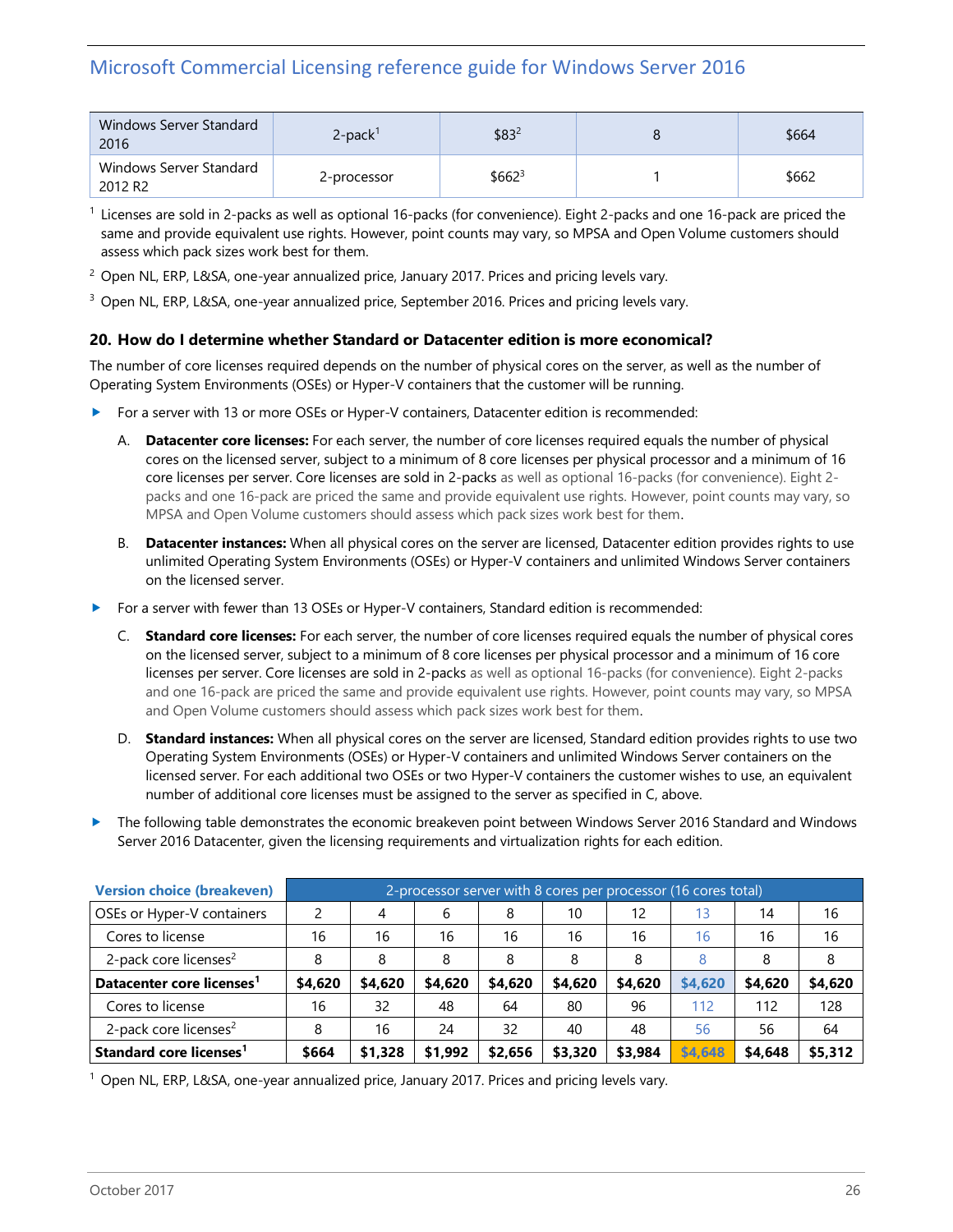$^2$  Licenses are sold in 2-packs as well as optional 16-packs (for convenience). Eight 2-packs and one 16-pack are priced the same and provide equivalent use rights. However, point counts may vary, so MPSA and Open Volume customers should assess which pack sizes work best for them.

#### **21. If I want to use the software from an earlier Windows Server version or edition, what are my options?**

If the customer has Windows Server 2016 Datacenter edition, they have the right to downgrade software bits to any prior version or lower edition. If the customer has Windows Server 2016 Standard edition, they have the right to downgrade the software to use any prior version of Enterprise, Standard, or Essentials editions.

The ability to downgrade does not change the licensing or support terms under which a customer can use the product; the rights for purchased product (in other words, Windows Server 2016) apply. This means that core-based licensing and use rights apply to the version the customer downgrades to and that the virtualization rights do not change. Below are a few examples.

| <b>Licensed edition</b> | Downgraded version or edition | Licensing rights that apply |
|-------------------------|-------------------------------|-----------------------------|
| Datacenter 2016         | Datacenter 2012 R2            | Datacenter 2016             |
| Standard 2016           | Enterprise 2012 R2            | Standard 2016               |
| Standard 2016           | Standard 2012 R2              | Standard 2016               |

### **22. If I had Datacenter edition with Software Assurance when Windows Server 2016 was released, which edition am I entitled to use?**

If a customer had eligible licenses for Datacenter edition as of October 1, 2016, they are entitled to Windows Server 2016 Datacenter edition. During the then-current term of Software Assurance coverage, the customer may upgrade to and use Windows Server 2016 Datacenter in place of earlier versions of Windows Server. Such use is subject to the Windows Server 2012 R2 processor-based use rights in the September 2016 Product Terms. Upon expiration of Software Assurance coverage, each license will receive a Full Core License grant and is eligible to receive additional core license grants for Windows Server 2016 Datacenter.

### **23. If I had Standard edition with Software Assurance when Windows Server 2016 was released, which edition am I entitled to use?**

If a customer had eligible licenses for Standard edition as of October 1, 2016, they are entitled to Windows Server 2016 Standard edition. During the then-current term of Software Assurance coverage, the customer may upgrade to and use Windows Server 2016 Standard in place of earlier versions of Windows Server. Such use is subject to the Windows Server 2012 R2 processor-based use rights in the September 2016 Product Terms. Upon expiration of Software Assurance coverage, each license will receive a Full Core License grant and is eligible to receive additional core license grants for Windows Server 2016 Standard.

#### **24. What are the most common questions about core license grants?**

Commercial Licensing customers with active Software Assurance on Windows Server Standard or Datacenter processor licenses as of October 1, 2016, are eligible for license grants. The information below provides a summary. For complete details on these benefits, and for applicable Volume License program rules, refer to th[e Product Terms.](http://microsoftvolumelicensing.com/DocumentSearch.aspx?Mode=3&DocumentTypeId=53)

#### **Why is Microsoft providing core license grants?**

Microsoft is providing license grants to Software Assurance customers so that they may easily transition from Windows Server 2012 R2 (processor-based) to Windows Server 2016 (core-based). Grants of core licenses provide customers sufficient licenses to continue running the same number of workloads (OSEs) on their existing server configurations.

#### **Are core grants available for System Center and CIS Suite as well?**

Yes, Microsoft is providing grants for these products, as specified in the **Product Terms**.

#### **Which of my licenses are eligible for core grants?**

Core grants are provided for processor licenses with active Software Assurance as of October 1, 2016, and any processor licenses with active Software Assurance subsequently obtained under the same agreement through a programmatic True-up.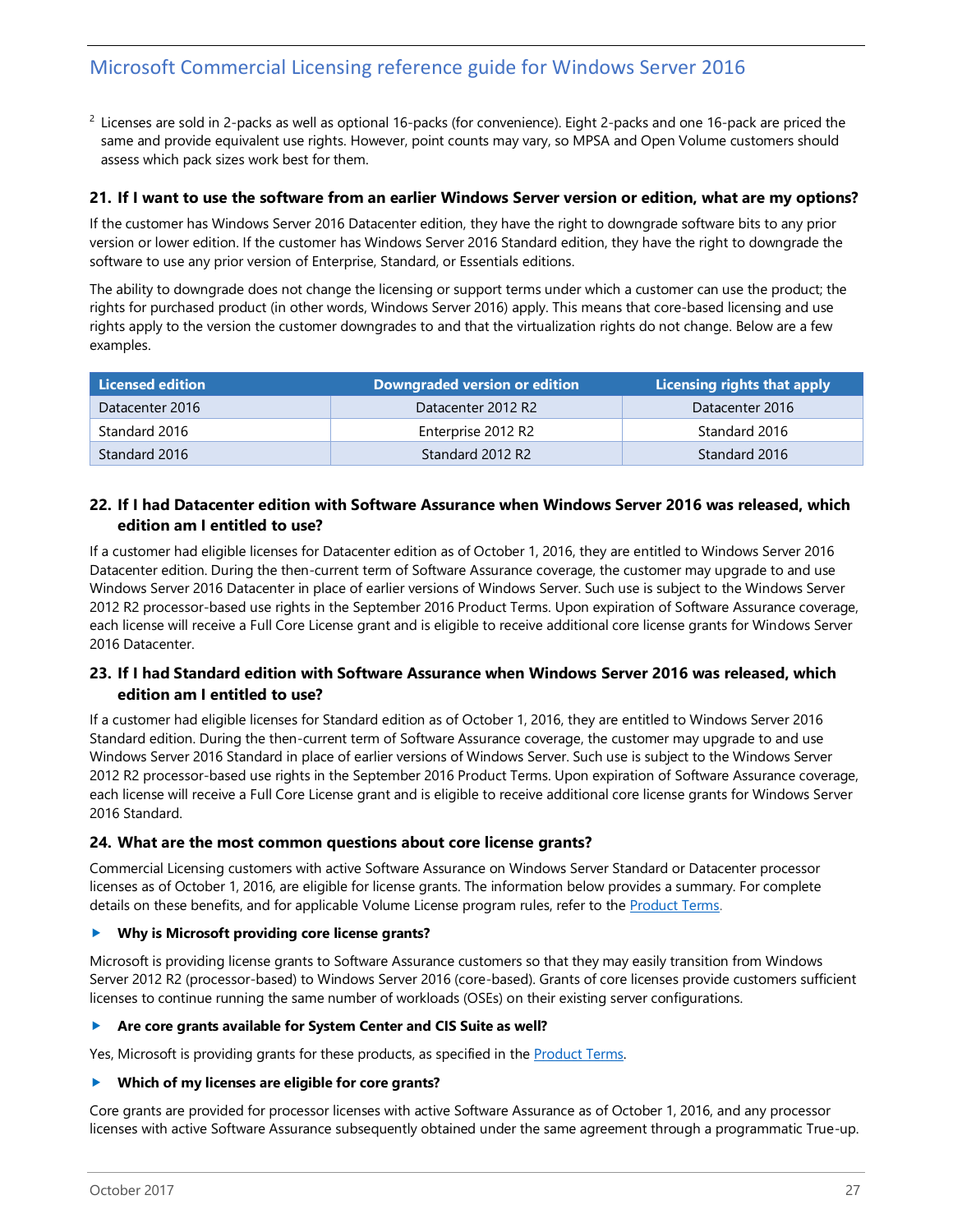Core grants are applicable only to customers acquiring perpetual licenses. Core grants apply to subscription customers who elect the buyout option.

#### **How can I use Windows Server 2016 (core-based licensing) when my eligible licenses are processor-based?**

Customers with eligible licenses may upgrade to and use the same edition of Windows Server 2016 in place of earlier versions of Windows Server during the then-current term of Software Assurance coverage. Such use is subject to the Windows Server 2012 R2 processor-based use rights in the September 2016 Product Terms.

#### **What types of core grants will my eligible licenses receive?**

There are two types of core grants. Full core license grant: Each eligible license will be granted 16 core licenses. Additional core license grant: For servers with more than 8 cores per processor and more than16 cores per server (eligibility requires documentation).

#### **What do I need to do to receive Additional Core Licenses?**

To be eligible for Additional Core License grants, the customer must establish and maintain a record of the physical hardware and the configuration of the licensed server to which its eligible licenses are assigned.

#### **When do I need to do to document my servers?**

A record must be established as of September 30, 2019, or the expiration of the Software Assurance term for the eligible licenses—whichever is earlier. Customers should start planning for renewal and the transition to core-based licensing as early as possible.

#### **How should the customer establish and maintain an inventory of their servers?**

To establish the record, customers may use the Microsoft Software Inventory Logging (SIL) technology or any equivalent software. SIL is included with Windows Server 2016 software and requires installation for servers running Windows Server 2012 R2, 20012, and 2008 R2. For Windows Server 2008 and prior, Microsoft recommends th[e MAP Toolkit.](https://msdn.microsoft.com/en-us/library/bb977556.aspx)

#### **What does the customer need to do with server documentation?**

Customers are not required to share, submit, or provide server documentation with Microsoft upon expiration or renewal to receive an Additional Core License grant. However, the customer must maintain documentation as proof of Additional Core License grant eligibility—should a licensing or compliance scenario require validation.

#### **Why does Microsoft recommend using the Software Inventory Logging (SIL) technology?**

Software Inventory Logging (SIL) enables customers of Microsoft server applications to capture the unique software instances in their Windows Server deployments easily and continuously, at scale. SIL also provides basic reporting capability for easy consumption and use. No data is sent to Microsoft with the use of the SIL software.

#### **When will my grant be provided?**

Upon expiration of the then-current term of Software Assurance coverage on their eligible licenses, customers who have acquired perpetual licenses will receive Full Core License grants and are also eligible to receive Additional Core License grants.

#### **How will my grant be reflected?**

Renewing and non-renewing Software Assurance customers fulfill their grants differently. Renewing customers purchase Windows Server 2016 Software Assurance SKUs and will see their grant reflected as a purchase in their License Summary. Customers who do not renew Software Assurance will see their grant reflected as a right in the [Product Terms.](http://microsoftvolumelicensing.com/DocumentSearch.aspx?Mode=3&DocumentTypeId=53)

#### **How will the Windows Server 2016 Software Assurance SKUs I purchase be reflected in my License Summary?**

Renewing customers who purchase Windows Server 2016 Software Assurance SKUs will see their purchases in their License Summary. While the formats differ between VLSC and MLA, the table below provides a fundamental illustration of the data provided. Because the customer is being granted the underlying License, Software Assurance purchases will appear in the system as "Unresolved Quantity".

In this example, a customer has ten 2-processor servers with 8 cores per processor (16 cores per server, and 160 total cores). Each server was assigned one 2-processor licenses for 2012 R2. Upon expiration of Software Assurance, each 2-processor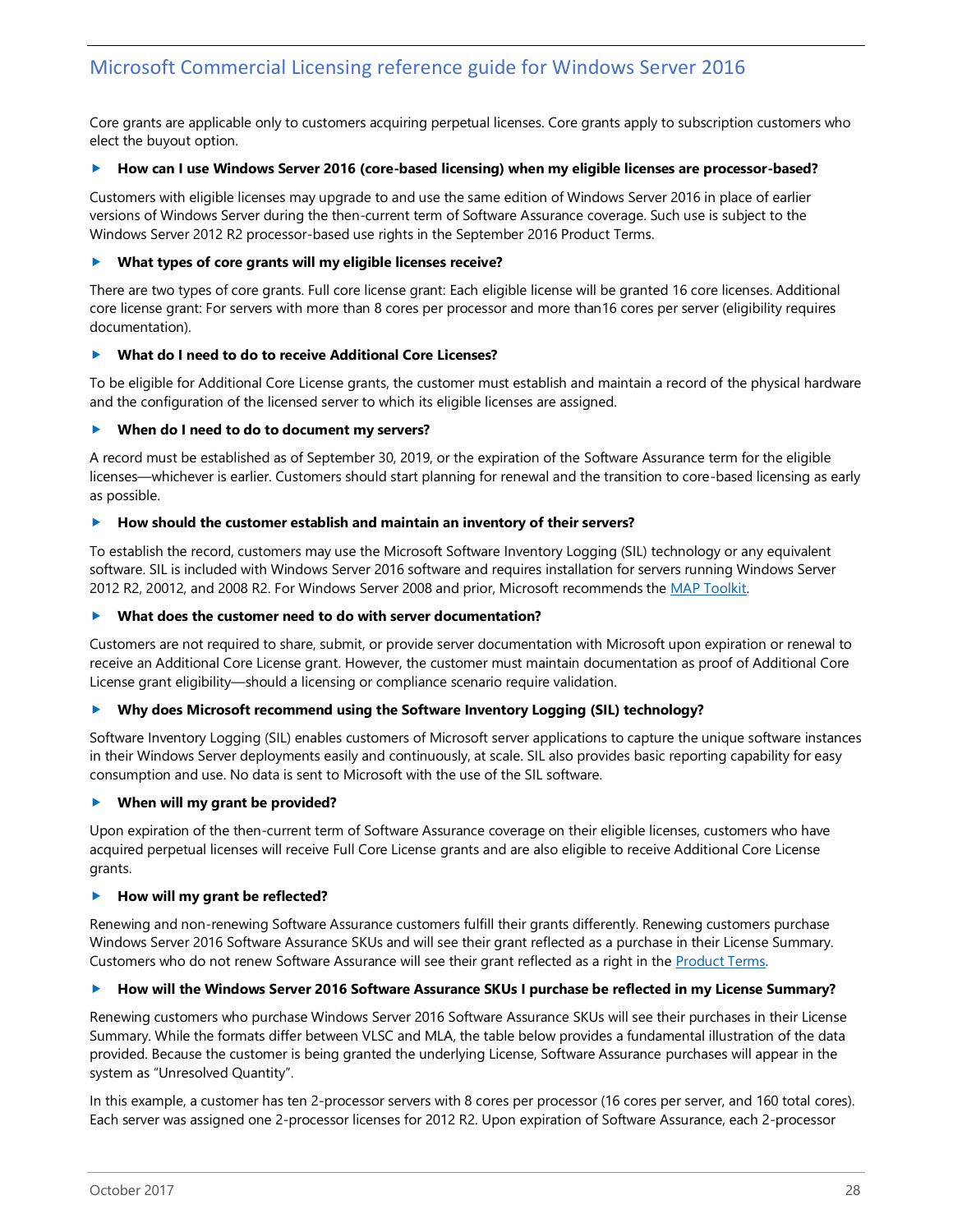license received a Full Core License grant (16 core licenses) and the customer renewed Software Assurance on 160 core licenses (eighty 2-packs of core licenses or five 16-packs of core licenses).

| System will show                    | <b>Version</b>      | <b>Effective</b><br>quantity | <b>Unresolved</b><br>quantity | <b>Active Software</b><br><b>Assurance</b><br>quantity |
|-------------------------------------|---------------------|------------------------------|-------------------------------|--------------------------------------------------------|
| <b>Windows Server</b><br>Datacenter | 2012 R <sub>2</sub> | 10 <sup>°</sup>              | 0                             |                                                        |
| <b>Windows Server</b><br>Datacenter | 2016                | 0                            | 160                           | 160                                                    |

#### **How do Additional Core License grants apply to "stacked licenses"?**

A "stacked license" means an eligible license that is assigned to a licensed server in excess of the minimum number required to run the server software on that server. Additional Core License grants are applicable to "stacked licenses" for Standard edition only, and are not applicable to Datacenter edition.

#### ▶ Do core Additional Core License grants apply to licenses obtained on or after October 1, 2019?

No. To be eligible for Additional Core License grants, the customer must establish and maintain a record of the physical hardware and the configuration of the licensed server to which its eligible licenses are assigned. A record must be established as of September 30, 2019, or the expiration of the Software Assurance term for the eligible licenses—whichever is earlier.

#### **Do core license grants apply to True-up purchases?**

Yes. Core grants are provided for processor licenses with active Software Assurance as of October 1, 2016, and any processor licenses with active Software Assurance subsequently obtained under the same agreement through a programmatic True-up. If the customer obtains additional processor licenses with Software Assurance under these conditions, those perpetual licenses are eligible core license grants.

#### **Do core license grants apply to net new purchases?**

No. Core grants are only provided for processor licenses with active Software Assurance as of October 1, 2016, and any processor licenses with active Software Assurance subsequently obtained under the same agreement through a programmatic True-up. If the customer obtains additional processor licenses with Software Assurance outside of these conditions, those perpetual licenses are not eligible core license grants.

#### **When are Full and Additional Core Licenses effective?**

Full and Additional Core Licenses are effective upon the renewal of Software Assurance for Windows Server or, for customers who do not renew Software Assurance coverage, upon the upgrade to Windows Server 2016. Full and Additional Core Licenses replace customers' eligible licenses. Upon a lapse of customer's Software Assurance coverage, Additional Core Licenses may not be assigned to a different server and used apart from the Full Core Licenses granted in association with the same eligible license.

#### **How do subscription customers get core grants?**

Subscription customers may upgrade to and use 2016 under processor use rights during remainder of their subscription. Upon expiration, customers may renew their subscription under core-based licensing or elect the buyout option. Because core grants are involved, the buyout process of subscription licenses is unique.

Core grants are applicable to eligible licenses. Eligible licenses are processor licenses with Software Assurance, which are deemed to include subscription licenses. If the customer elects the buyout option upon expiration, they have perpetual licenses and are therefore eligible for the core grant outlined in the **Product Terms**.

Enterprise Agreement subscription customers use processor buyout SKUs from their CPS. Non-Enterprise Agreement subscription customers must obtain buyout SKUs from their reseller. Once transacted, the customer's License Summary shows perpetual processor licenses for 2012 R2. Based on these, the grant for 2016 core licenses is reflected as a right in the Product Terms.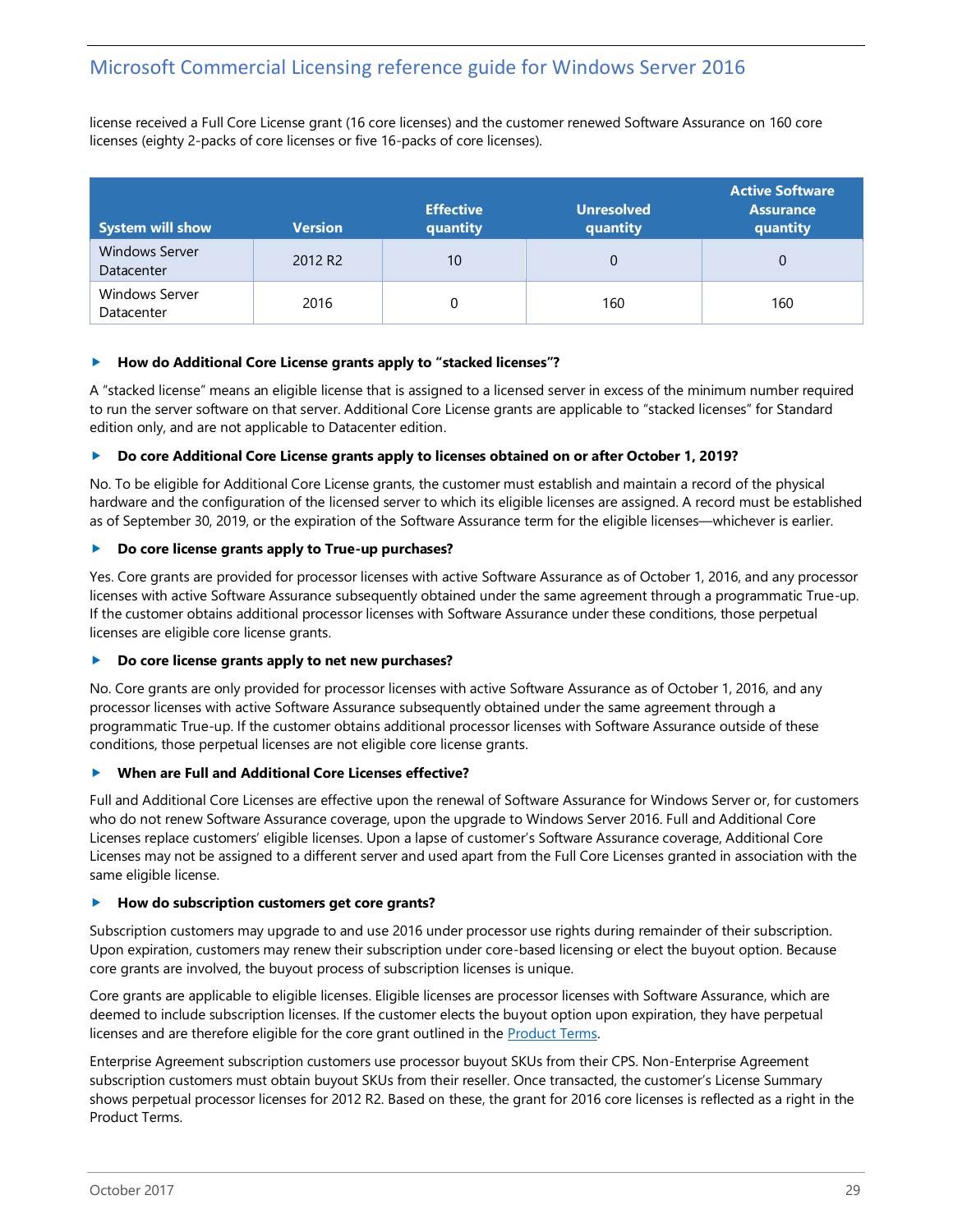### **25. Can Windows Server 2016 licenses be moved between Hyper-V and Azure?**

Yes. Although Windows Server 2016 licenses, just like Windows Server 2012 R2, are not eligible for the License Mobility through Software Assurance benefit, customers can deploy on-premises images in Azure using either the Azure Hybrid Benefit for Windows Server or "re-imaging" rights. The latter requires customers to pay for the use of Windows Server based on Azure meters. See question 27 for more information about the Azure Hybrid Benefit for Windows Server.

### **26. Can Windows Server licensed under Core Infrastructure Server (CIS) Suite be used in Azure?**

Yes, customers can use Windows Server licensed within CIS on Microsoft Azure under the Azure Hybrid Benefit. Additionally, Server and Cloud Enrollment (SCE) customers can leverage their SCE Management Rights to use System Center to manage such virtual machines running on Azure under the Azure Hybrid Benefit.

### **27. Can Windows Server images be used in Azure under the Azure Hybrid Benefit for Windows Server?**

Yes. Under the Microsoft Azure Hybrid Benefit for Windows Server, customers with Windows Server licenses covered with Software Assurance may upload and use their own Windows Server images on Microsoft Azure through Azure Virtual Machines ("Base Instances"). Customers pay only for the cost of service utilization of the Base Instances.

Each Windows Server processor license with Software Assurance, and each set of 16 Windows Server core licenses with Software Assurance, entitles customers to use Windows Server on Microsoft Azure on up to 16 virtual cores allocated across two or fewer Azure Base Instances. Each additional set of 8 core licenses with Software Assurance entitles use on up to 8 virtual cores and one Base Instance.

Azure HUB provides additive rights to deploy and use the software when exercised in connection with Datacenter licenses. Azure HUB provides alternative rights when exercised in connection with Standard Licenses. When Windows Server Standard licenses are used under Azure HUB, they are deemed "assigned to Azure" and are subject to license reassignment limitations.

### **28. Can System Center license be used for managing Windows Server 2016 instances running on Azure?**

Yes. Under the License Mobility through Software Assurance benefit, customers can assign their standalone System Center 2016 license to manage a Windows Server instance running on Azure.

### **29. Can System Center licensed under Core Infrastructure Server (CIS) Suite be used in Azure?**

No. System Center software licensed under CIS Suite may not be used in Azure. System Center does not offer License Mobility as a component product within the CIS Suite product. Server and Cloud Enrollment customers should refer to question 30.

### **30. Can SCE customers use System Center licensed under Core Infrastructure Server (CIS) Suite in Azure?**

Yes. Server and Cloud Enrollment (SCE) customers are eligible to use System Center software licensed under CIS Suite to manage their qualifying virtual OSEs running within Microsoft Azure. Eligibility requires that the customer meet enrollment coverage requirements and be licensed for and using CIS Suite to manage OSEs in their own data centers. Each CIS Suite processor license covered by the customer's SCE, and each set of 16 CIS Suite core licenses covered by the customer's SCE, entitles the customer to manage up to 10 qualifying virtual OSEs running within Microsoft Azure. For additional details, refer to the CIS product entry in the Product Terms (*Server and Cloud Enrollment (SCE) - Right to manage OSEs on Microsoft Azure under CIS Suite Licenses).*

### **31. Are CALs or External Connectors required for Windows Server instances running on Azure?**

Base access licenses (CALs and External Connectors) are not required for use of Windows Server on Microsoft Azure. Remote Desktop Services ("RDS") User CAL and User SL have Extended Rights to use its RDS User CALs and User SLs with Windows Server software running in OSEs dedicated to its internal use on either Microsoft Azure Platform Services or the shared servers of a License Mobility through Software Assurance Partner for which it has completed and submitted the License Mobility Validation form. Customers may also cover access by third parties, as permitted under the OST, or as permitted under Software Assurance Self-Hosting rights using Subscription Access Licenses (SALs) acquired under a Services Provider License Agreement.

### **32. Are there any changes to the licensing model for Windows Server 2016 Essentials?**

No. Windows Server 2016 Essentials will continue to cover a single server with up to two physical processors. It does not require Windows Server CALs, but is limited to 25 user accounts.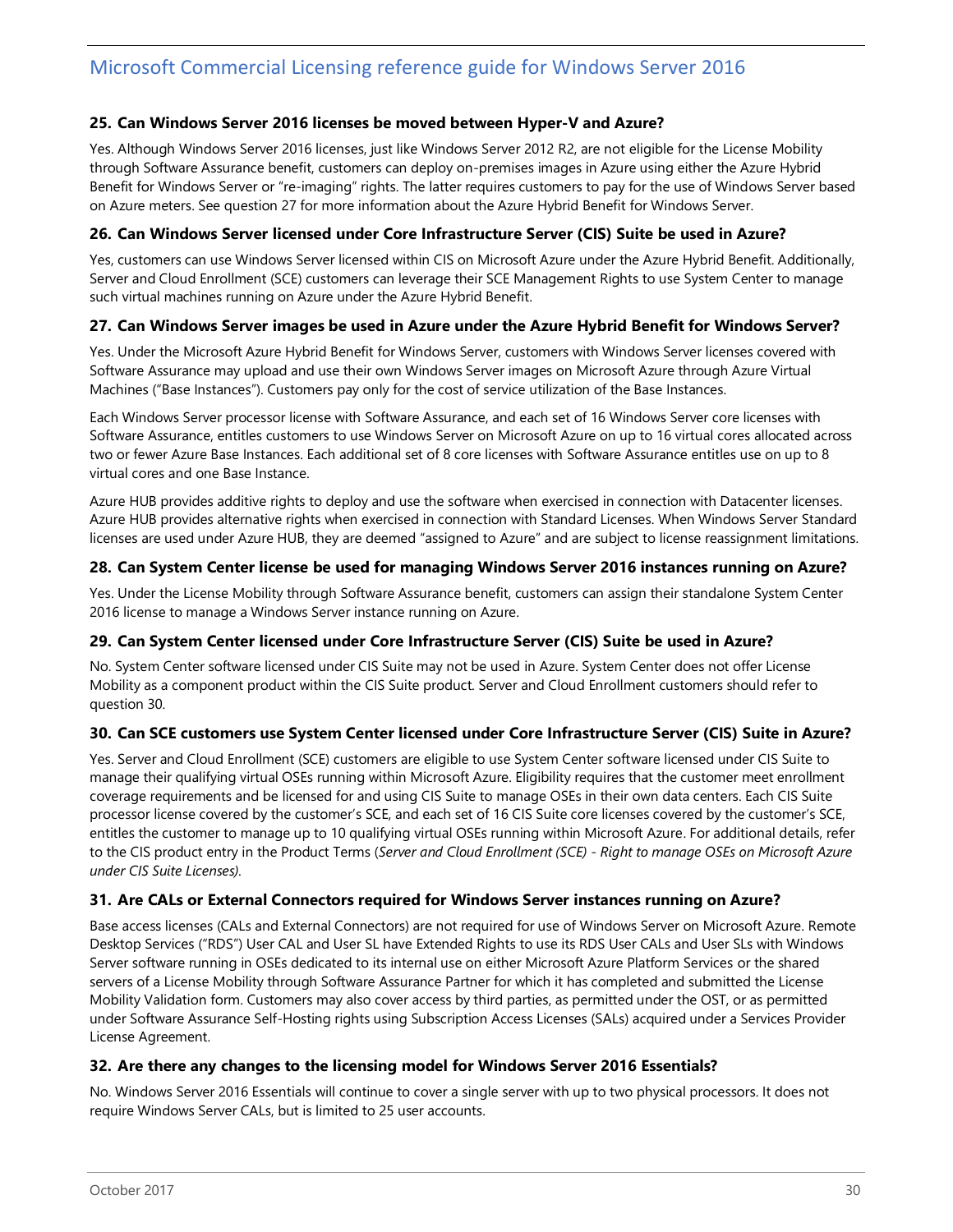#### **33. What are some of the features that are now available in Windows Server 2016 Essentials?**

Windows Server Essentials is a cloud-connected first server that incorporates best-of-breed capabilities to deliver a server environment well suited for small businesses with up to 25 users and 50 devices. Each server license provides rights to use one running instance of the server software in either a physical OSE or virtual OSE on the licensed server.

Essentials is a good platform for critical line-of-business applications and on-premises workloads. It provides an integrated management experience when running cloud-based applications and services, such as email, collaboration, online backup, and more. Essentials enables customers to protect their data, provide secure remote access, and integrate cloud services.

Essentials is a good option for customers using Foundation edition, which is no longer available with Windows Server 2016.

#### **34. What are the different editions available with Windows Server 2016 Essentials?**

There is only one edition: Windows Server 2016 Essentials. It is a flexible offering that provides a platform for running onpremises or cloud-based workloads.

#### **35. Are there any changes to Foundation edition as part of Windows Server 2016?**

Yes. Foundation edition is no longer available with Windows Server 2016.

#### **36. How does the price of Windows Server Essentials 2016 compare to Windows Server Essentials 2012?**

Prices and pricing levels vary. Microsoft does not determine pricing or payment terms for licenses acquired through resellers. Microsoft reaches customers at sales offices, support centers, and technology centers around the world. For specific pricing, [connect with a Microsoft reseller at a sales office.](https://www.microsoft.com/en-us/WorldWide.aspx)

|                                                  | <b>License</b> | <b>Price</b>       | <b>Quantity</b> | <b>Total</b> |
|--------------------------------------------------|----------------|--------------------|-----------------|--------------|
| Windows Server Essentials<br>2016                | Server         | \$638 <sup>1</sup> |                 | \$638        |
| Windows Server Datacenter<br>2012 R <sub>2</sub> | Server         | \$6382             |                 | \$638        |

 $1$  Open NL, ERP, L&SA, one-year annualized price, January 2017. Prices and pricing levels vary.

<span id="page-30-0"></span><sup>2</sup> Open NL, ERP, L&SA, one-year annualized price, September 2016. Prices and pricing levels vary.

# Licensing definitions

- **License** means the right to download, access, install, and use a product.
- **Physical processor** means a processor in a physical hardware system.
- **Physical core** means a core in a physical processor.
- **Server** means a physical hardware system capable of running server software.
- **Licensed server** means a single server, dedicated to customer's use, to which a license is assigned. For purposes of this definition, a hardware partition or blade is considered to be a separate server.
- **Operating system environment (OSE)** means all or part of an operating system instance, or all or part of a virtual (or otherwise emulated) operating system instance which enables separate machine identity (primary computer name or similar unique identifier) or separate administrative rights, and instances of applications, if any, configured to run on the operating system instance or parts identified above. A physical hardware system can have one physical OSE and/or one or more virtual OSEs.
- **Physical OSE** means an OSE that is configured to run directly on a physical hardware system. The operating system instance used to run hardware virtualization software or to provide hardware virtualization services is considered part of the physical OSE.
- **Virtual OSE** means an OSE that is configured to run on a virtual hardware system.